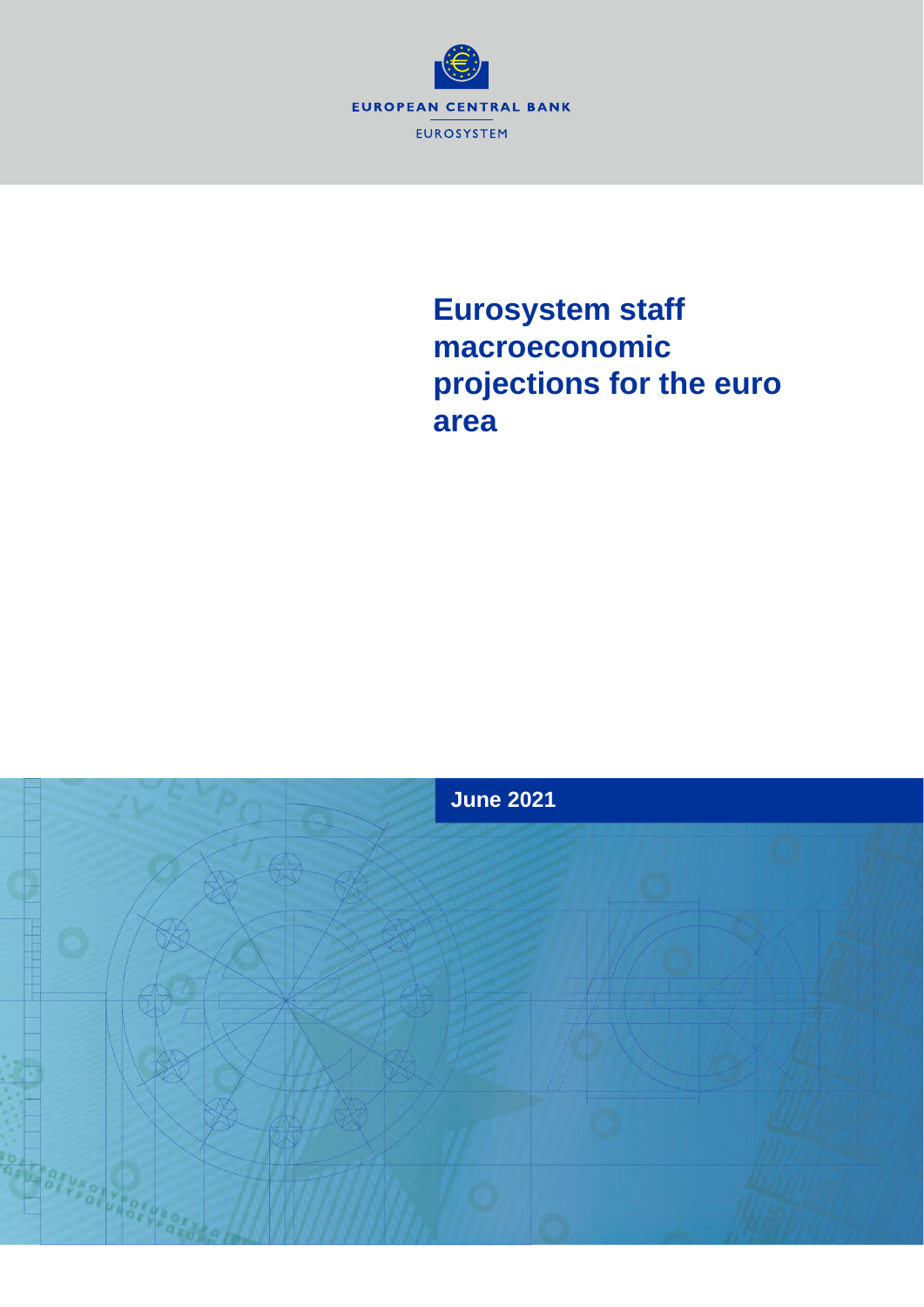# **Contents**

| <b>Overview</b> |                                                                                                     | $\overline{2}$   |
|-----------------|-----------------------------------------------------------------------------------------------------|------------------|
| 1               | Key assumptions underlying the projections                                                          | $\boldsymbol{4}$ |
|                 | <b>Box 1</b> Technical assumptions about interest rates, commodity prices<br>and exchange rates     | 5                |
| $\mathbf{2}$    | <b>Real economy</b>                                                                                 | 6                |
|                 | <b>Box 2</b> Household saving ratio dynamics and implications for the euro<br>area economic outlook | 9                |
|                 | <b>Box 3</b> The international environment                                                          | 11               |
| 3               | <b>Fiscal outlook</b>                                                                               | 15               |
| 4               | <b>Prices and costs</b>                                                                             | 17               |
|                 | <b>Box 4 Forecasts by other institutions</b>                                                        | 19               |
| 5               | Alternative scenarios for the euro area economic outlook                                            | 20               |
|                 | <b>Box 5 Sensitivity analysis</b>                                                                   | 22               |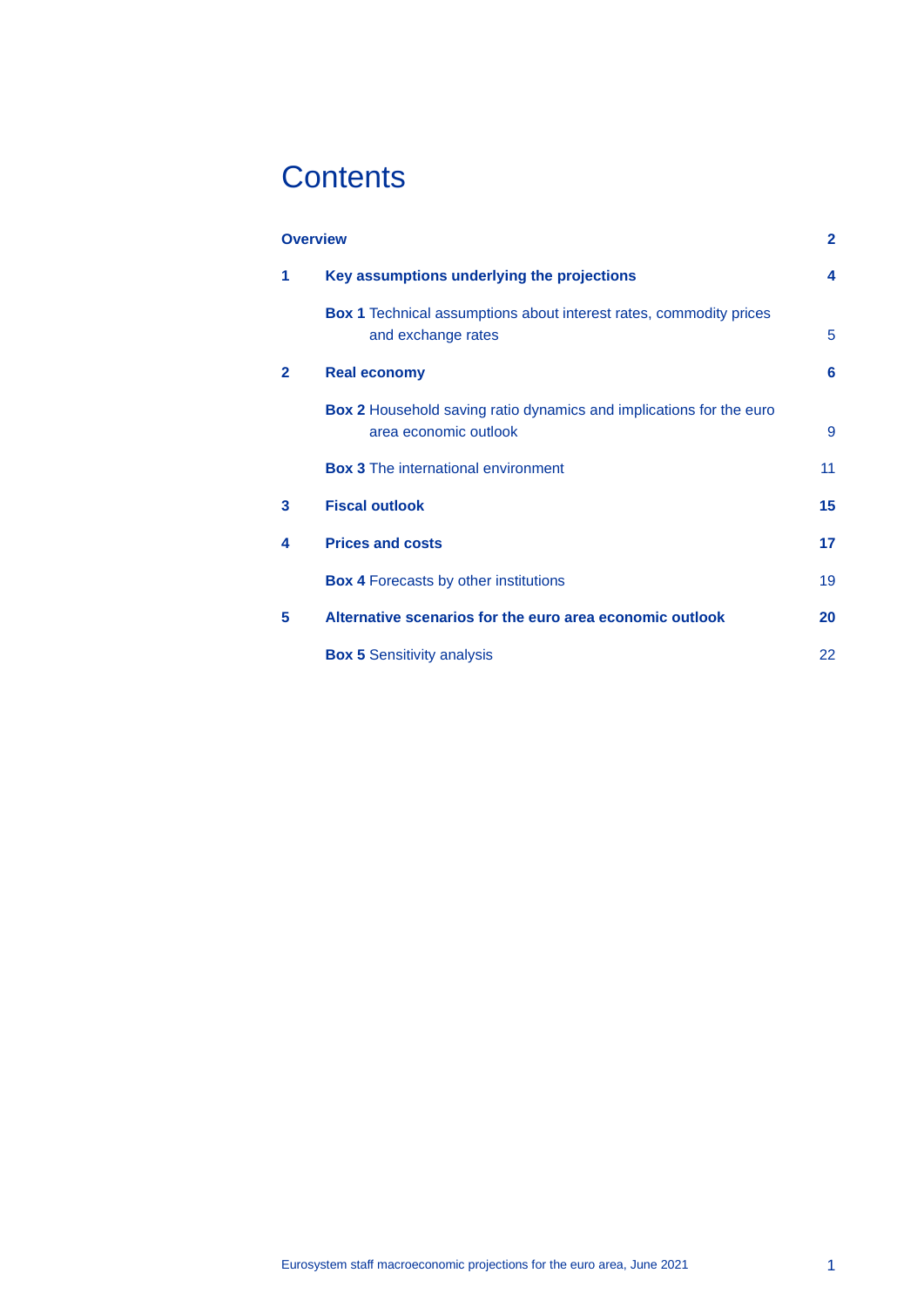## <span id="page-2-0"></span>**Overview**

*The ongoing coronavirus (COVID-19) pandemic continued to affect economic activity in the first quarter of 2021 as stringent containment measures were prolonged and supply bottlenecks emerged. Nevertheless, the decline in output has been contained by learning effects – with economic agents adjusting better to the pandemic – and policy support, as well as the ongoing recovery in foreign demand and a resilient manufacturing sector.* [1](#page-2-1)

*Recent progress on tackling the pandemic should lead to a significant rebound from the second quarter of the year onwards. In particular, a faster roll-out of vaccinations and accompanying declines in infection rates should allow a rapid unwinding of the containment measures in the second half of 2021, which have been more stringent than expected in the first half of the year. However, it is assumed that these measures will only be fully relaxed in early 2022, in line with the previous projections. Conditional on these assumptions, euro area activity is projected to return to growth in the second quarter of 2021 and to pick up strongly in the second half of the year, driven by a sharp rebound in private consumption and an easing of supply bottlenecks. This should allow real GDP to exceed its pre-crisis level from the first quarter of 2022 onwards, one quarter earlier than previously projected.*

Compared with the March 2021 projections, the growth outlook is stronger in 2021 and *2022. This reflects the assumption that the pandemic will have a smaller economic impact, given the progress on the vaccination campaign, substantial additional fiscal policy measures – in part, funded by the Next Generation EU programme – and an upgrade to the outlook for foreign demand supported by the recent fiscal policy packages in the United States. Monetary, fiscal and macroprudential policy measures are expected to be successful in averting large financial amplification effects and limiting the economic scars caused by the crisis. As a result, by the end of 2022 real GDP is expected to stand only 1.3% below the level expected in the projections published before the start of the pandemic.*[2](#page-2-2)

*Inflation is expected to spike at 1.9% in 2021, driven by temporary upward factors, before returning to rates of 1.5% and 1.4% in 2022 and 2023, as demand pressures remain muted and as oil prices are assumed to decline. The hump in headline inflation in 2021 reflects the reversal of the German VAT rate cut, the rebound in the energy inflation rate amid strong base effects, and an increase in input costs related to supply disruptions. As these temporary factors should fade at the beginning of 2022, HICP inflation is expected to show a broadly flat profile in 2022 and 2023. HICP inflation* 

<span id="page-2-1"></span>The cut-off date for technical assumptions, such as those for oil prices and exchange rates, was 18 May 2021 (Box 1). The macroeconomic projections for the euro area were finalised on 26 May 2021. The current macroeconomic projection exercise covers the period 2021-23. Projections over such a long horizon are subject to very high uncertainty, and this should be borne in mind when interpreting them. See the article entitled "An assessment of Eurosystem staff macroeconomic projections" in the May 2013 issue of the ECB's Monthly Bulletin. Se[e http://www.ecb.europa.eu/pub/projections/html/index.en.html](http://www.ecb.europa.eu/pub/projections/html/index.en.html) for an accessible version of the data underlying selected tables and charts.

<span id="page-2-2"></span><sup>2</sup> See "Eurosystem staff macroeconomic projections for the euro area", December 2019 [https://www.ecb.europa.eu/pub/projections/html/ecb.projections201912\\_eurosystemstaff~c7a91336cb.](https://www.ecb.europa.eu/pub/projections/html/ecb.projections201912_eurosystemstaff%7Ec7a91336cb.en.html) [en.html](https://www.ecb.europa.eu/pub/projections/html/ecb.projections201912_eurosystemstaff%7Ec7a91336cb.en.html) which covered the period 2019-2022.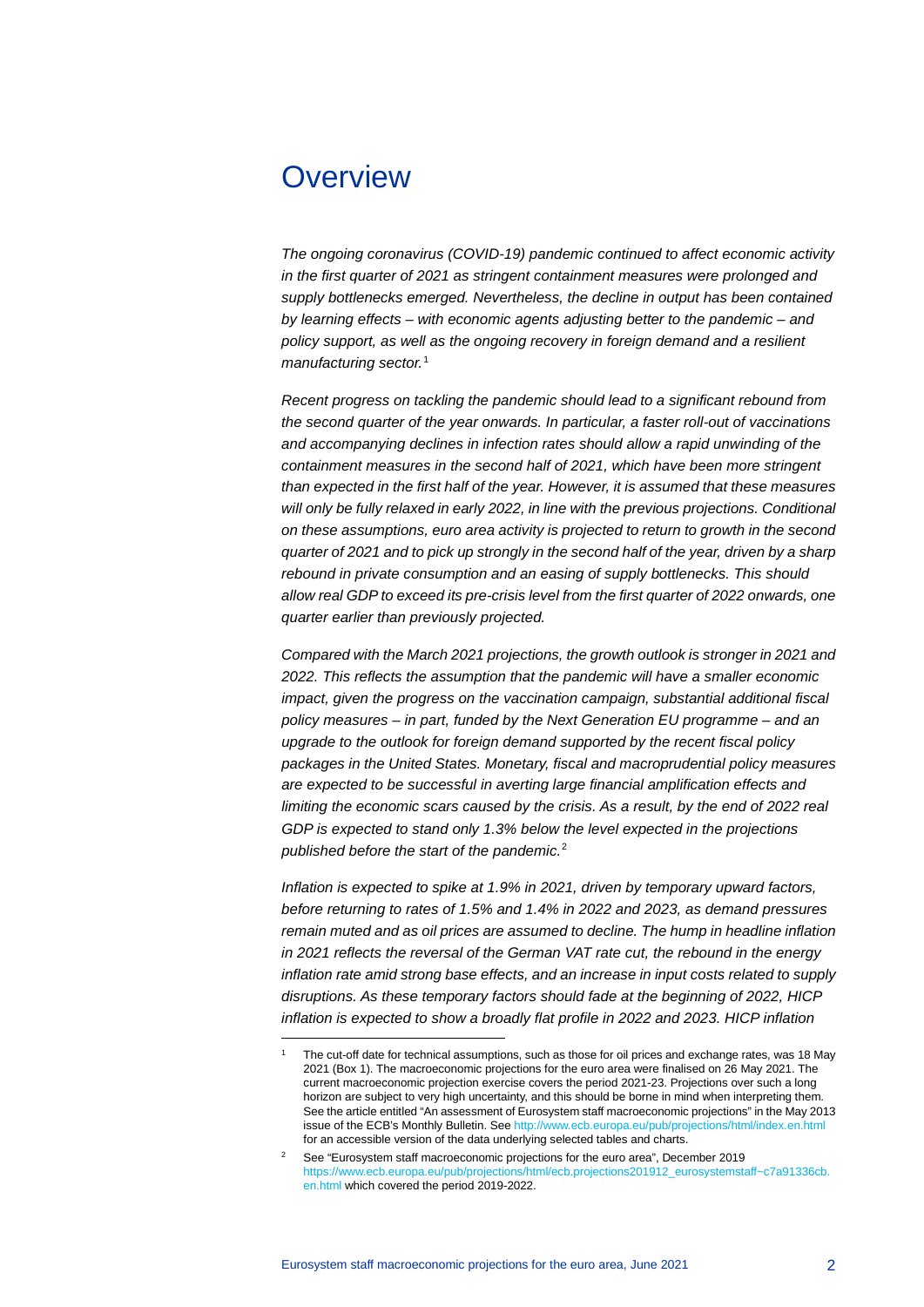*excluding energy and food is expected to strengthen – and by more than foreseen in the March 2021 projections – as the economic recovery progresses and slack declines. HICP food inflation is also projected to increase. These upward effects on headline inflation are broadly counterbalanced over the projection horizon by declines in projected HICP energy inflation, as determined by the downward-sloping oil price futures curve. Compared with the March 2021 ECB staff projections, headline inflation has been revised up for 2021 and 2022 due to more positive developments in slack and upward effects from commodity prices.*

#### Growth and inflation projections for the euro area

| (annual percentage changes) |      |        |                  |      |                   |        |      |      |      |
|-----------------------------|------|--------|------------------|------|-------------------|--------|------|------|------|
|                             |      |        | <b>June 2021</b> |      | <b>March 2021</b> |        |      |      |      |
|                             | 2019 | 2020   | 2021             | 2022 | 2023              | 2020   | 2021 | 2022 | 2023 |
| <b>Real GDP</b>             | 1.3  | $-6.8$ | 4.6              | 4.7  | 2.1               | $-6.9$ | 4.0  | 4.1  | 2.1  |
| <b>HICP</b>                 | 1.2  | 0.3    | 1.9              | 1.5  | 1.4               | 0.3    | 1.5  | 1.2  | 1.4  |

Notes: Real GDP figures refer to seasonally and working day-adjusted data. Historical data may differ from the latest Eurostat publications due to data releases after the cut-off date for the projections.

*In view of the continued uncertainty about the evolution of the pandemic and the degree of economic scarring, two alternative scenarios have again been prepared: a mild scenario assuming a faster resolution of the health crisis, and a severe scenario envisaging a protracted pandemic. These alternative scenarios are presented in Section 5.*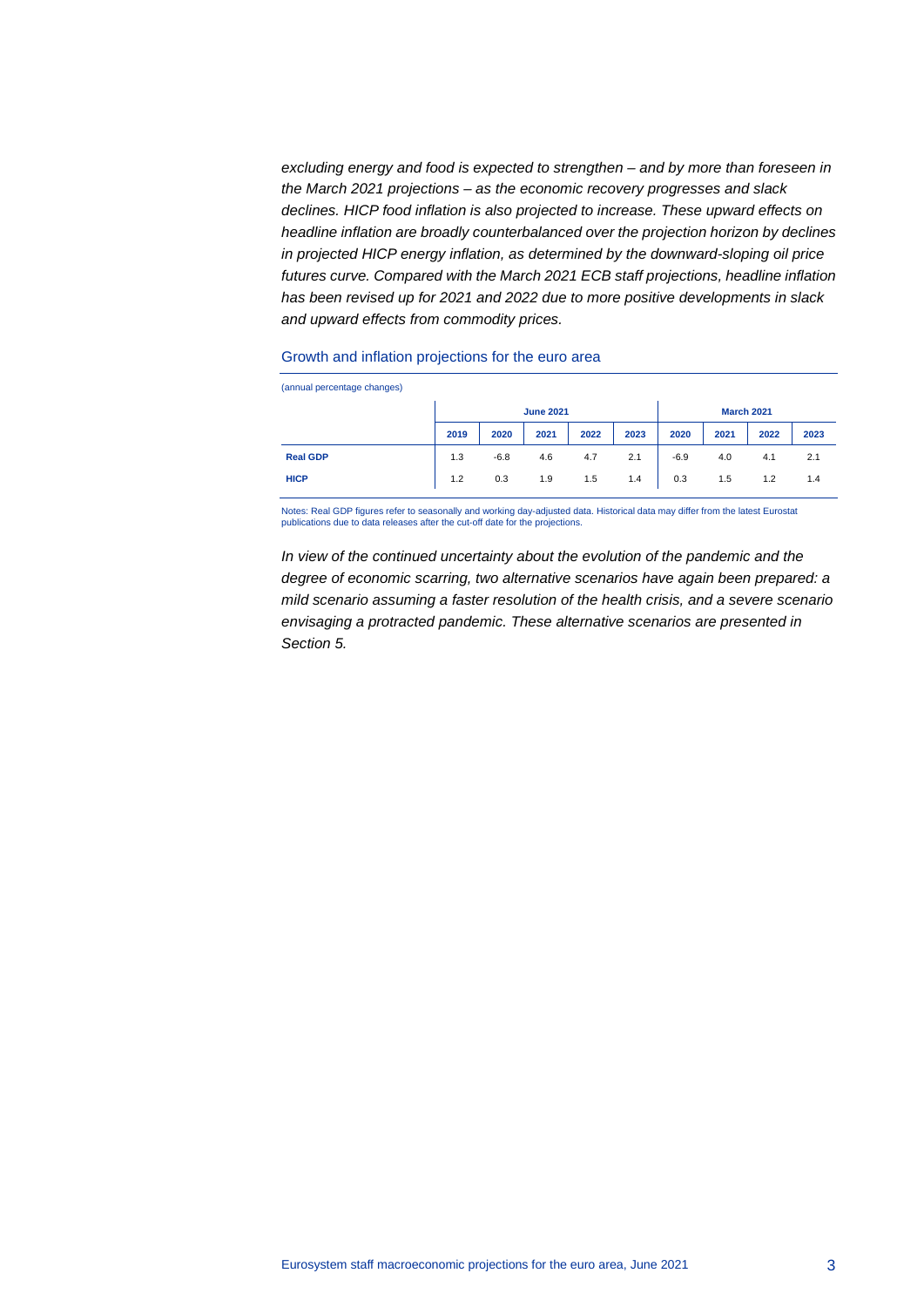# <span id="page-4-0"></span>1 Key assumptions underlying the projections

**The baseline of the June 2021 projections rests on the assumption of a fast relaxation of containment measures and a resolution of the health crisis by early 2022.** The baseline assumes that the vaccination campaigns will proceed in line with the EU strategy for the supply of vaccines.<sup>[3](#page-4-1)</sup> However, some containment measures are assumed to be needed until early 2022 for several reasons: demand constraints (such as the willingness of the population to be vaccinated), the emergence of new variants of COVID-19 outside the euro area, and remaining uncertainties regarding the effectiveness of vaccines against them. Compared to the March 2021 projections, containment measures have been significantly tighter in the first half of 2021, but are assumed to approach the lower levels foreseen in the previous projections exercise by the end of the year. This implies a faster relaxation of measures in the second half of 2021. Similar assumptions regarding the evolution of the pandemic are, on average, made for the international environment (albeit with clear differences between countries). Scenarios using alternative assumptions regarding the progression of the pandemic and the degree of economic scarring are presented in Section 5.

**Significant monetary and fiscal policy measures, including the Next Generation EU (NGEU), will help support incomes and aggregate demand, avoid large-scale job losses and bankruptcies, and contain adverse real economy-financial sector feedback loops.** In addition to the monetary policy measures taken by the ECB up until the cut-off date for these projections, discretionary fiscal policy stimulus related to the COVID-19 crisis and recovery, including NGEU-funded measures, are embedded in the baseline. This discretionary stimulus amounts to about 4½% of GDP in 2021, 1½% of GDP in 2022 and 1¼% in 2023 (Section 3). Government loan guarantees and capital injections should continue to help alleviate liquidity constraints. Furthermore, supervisory and macroprudential policies have freed up more bank capital to absorb losses and to support the flow of credit to the real economy. Capital buffers have been released, guidance issued to reduce procyclical provisioning, and measures taken to preserve banks' loss-absorbing capacity. The monetary, fiscal and prudential policy measures are assumed to be broadly successful in avoiding severe real economy-financial sector feedback loops over the projection horizon.

<span id="page-4-1"></span>Th[e EU vaccination strategy](https://ec.europa.eu/info/live-work-travel-eu/coronavirus-response/public-health/eu-vaccines-strategy_en) calls on Member States to speed up the roll out of vaccines and "by summer 2021, Member States should have vaccinated a minimum of 70% of the entire adult population", corresponding to around 55%-60% of the total population. This strategy is broadly consistent with current confirmed orders of doses.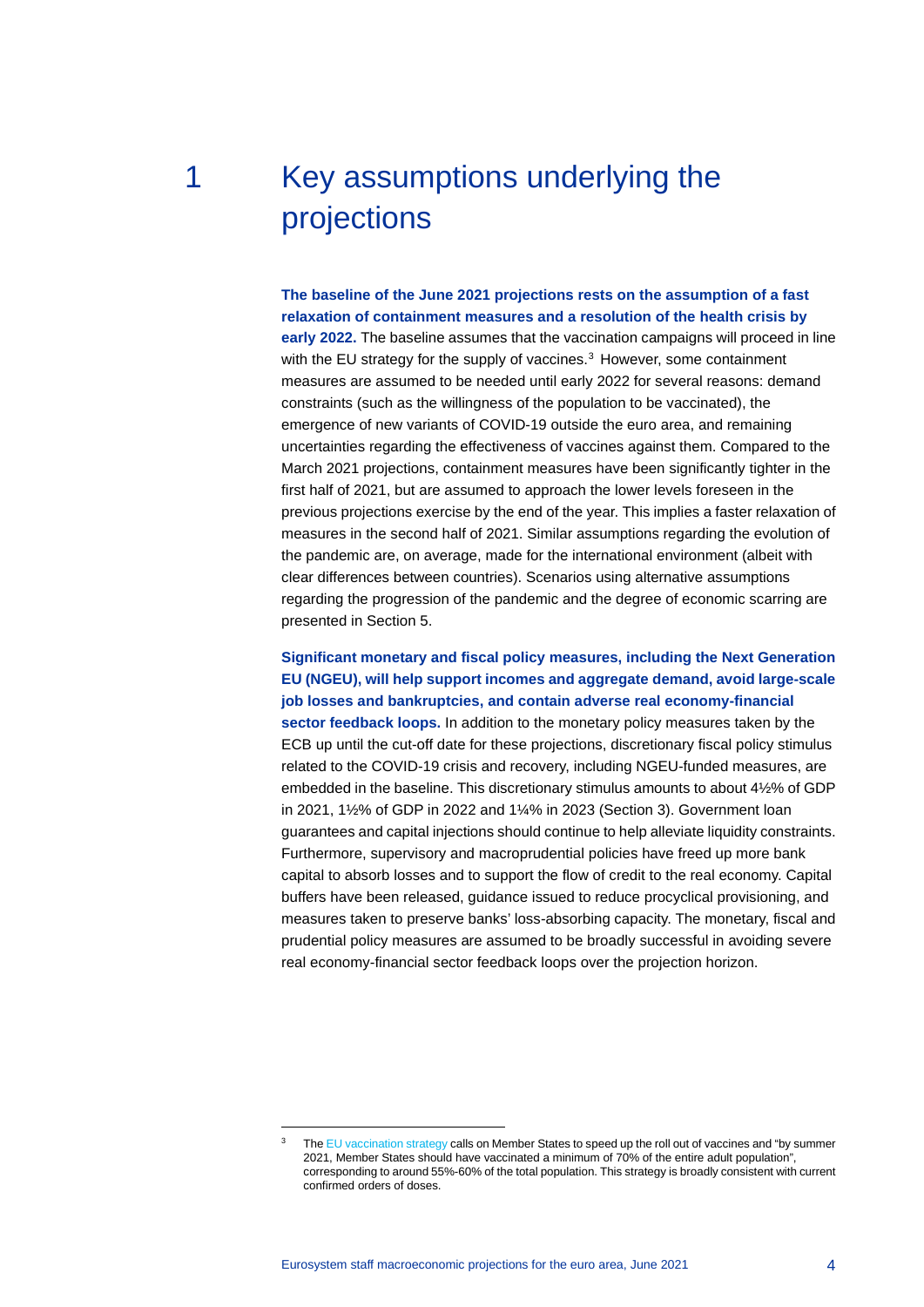## <span id="page-5-0"></span>**Box 1**

Technical assumptions about interest rates, commodity prices and exchange rates

**Compared with the March 2021 projections, the current technical assumptions include higher long-term interest rates, significantly higher oil prices and a slightly stronger effective exchange rate of the euro.** The technical assumptions about interest rates and commodity prices are based on market expectations with a cut-off date of 18 May 2021. Short-term interest rates refer to the three-month EURIBOR, with market expectations derived from futures rates. The methodology gives an average level for these short-term interest rates of -0.5% in 2021 and 2022, and of -0.3% in 2023. The market expectations for euro area ten-year nominal government bond yields imply an average annual level of 0.2% for 2021, 0.5% for 2022 and 0.7% for 2023. [4](#page-5-1) Compared with the March 2021 projections, market expectations for short-term interest rates have marginally increased for 2023, while market expectations for euro area ten-year nominal government bond yields have increased by around 20 to 40 basis points for 2021-23.

As regards commodity prices, the projections consider the path implied by futures markets by taking the average for the two-week period ending on the cut-off date of 18 May 2021. On this basis, the price of a barrel of Brent crude oil is assumed to rise from USD 42.3 in 2020 to USD 65.8 in 2021, before declining to USD 61.9 by 2023. This path implies that, in comparison with the March 2021 projections, oil prices in US dollars are around 11% higher in 2021 and 15% higher in 2023. The prices of non-energy commodities in US dollars are assumed to rebound strongly in 2021 (20 percentage points more than assumed in the previous projections), then stabilise in 2022 and decrease in 2023.

Bilateral exchange rates are assumed to remain unchanged over the projection horizon at the average levels prevailing in the two-week period ending on the cut-off date of 18 May 2021. This implies an average exchange rate of USD 1.21 per euro over the period 2021-23, which is unchanged compared with the assumptions in the March 2021 projections. The assumption for the effective exchange rate of the euro implies an appreciation of 0.7% since the March 2021 projections.

#### Technical assumptions

|                                                                   |        | <b>June 2021</b> |        |        | <b>March 2021</b> |        |        |        |  |
|-------------------------------------------------------------------|--------|------------------|--------|--------|-------------------|--------|--------|--------|--|
|                                                                   | 2020   | 2021             | 2022   | 2023   | 2020              | 2021   | 2022   | 2023   |  |
| <b>Three-month EURIBOR</b><br>(percentage per annum)              | $-0.4$ | $-0.5$           | $-0.5$ | $-0.3$ | $-0.4$            | $-0.5$ | $-0.5$ | $-0.4$ |  |
| Ten-year government bond yields<br>(percentage per annum)         | 0.0    | 0.2              | 0.5    | 0.7    | 0.0               | 0.0    | 0.1    | 0.3    |  |
| Oil price (in USD/barrel)                                         | 42.3   | 65.8             | 64.6   | 61.9   | 42.3              | 59.3   | 55.7   | 53.7   |  |
| Non-energy commodity prices, in USD<br>(annual percentage change) | 3.2    | 39.0             | 0.1    | $-8.0$ | 3.2               | 19.0   | $-2.1$ | $-1.4$ |  |
| <b>USD/EUR</b> exchange rate                                      | 1.14   | 1.21             | 1.21   | 1.21   | 1.14              | 1.21   | 1.21   | 1.21   |  |
| Euro nominal effective exchange rate<br>$(EER42) (Q1 1999 = 100)$ | 119.4  | 122.0            | 122.2  | 122.2  | 119.4             | 121.4  | 121.4  | 121.4  |  |

<span id="page-5-1"></span>The assumption for euro area ten-year nominal government bond yields is based on the weighted average of countries' ten-year benchmark bond yields, weighted by annual GDP figures and extended by the forward path derived from the ECB's euro area all-bonds ten-year par yield, with the initial discrepancy between the two series kept constant over the projection horizon. The spreads between country-specific government bond yields and the corresponding euro area average are assumed to be constant over the projection horizon.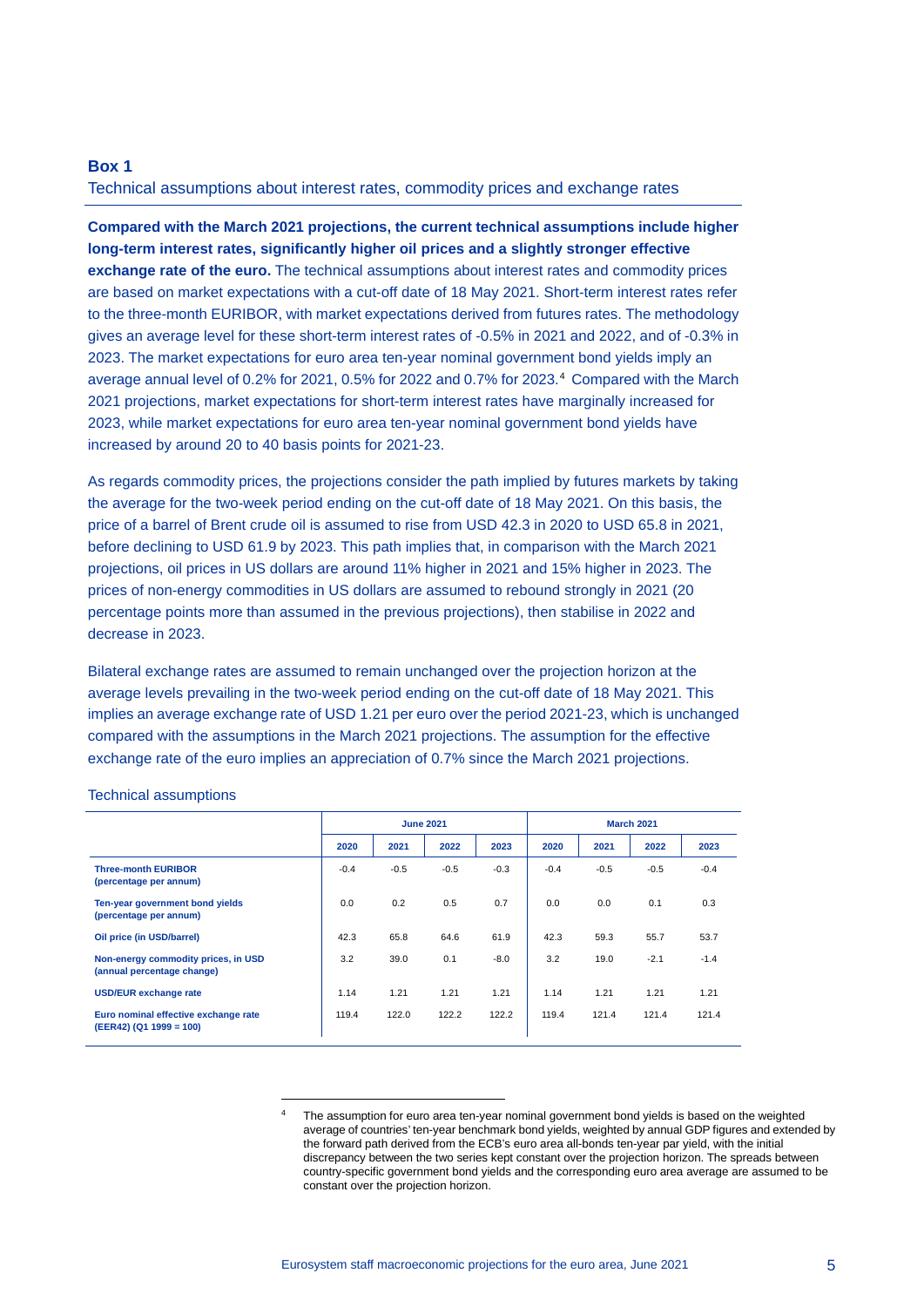## 2 Real economy

<span id="page-6-0"></span>**Real GDP declined again in the first quarter of 2021.** According to Eurostat, real GDP declined by 0.3% in the first quarter.<sup>[5](#page-6-1)</sup> This was broadly similar to the decline expected in the March 2021 baseline. Although some supply bottlenecks emerged and containment measures were more stringent than had been assumed, the impact of the latter on economic activity was offset by learning effects as economic agents continue to adapt to the measures. Overall, real GDP in the first quarter of 2021 was 5.1% below its level in the fourth quarter of 2019.

#### **Chart 1**

#### Euro area real GDP growth

(quarter-on-quarter percentage changes, seasonally and working day-adjusted quarterly data)



Notes: Data are seasonally and working day adjusted. Historical data may differ from the latest Eurostat publications due to data releases after the cut-off date for the projections. In view of the unprecedented volatility in real GDP in the course of 2020, the chart<br>shows a different scale from early 2020 onwards. The vertical line indicates the sta ranges around the projections. This reflects the fact that the standard computation of the ranges (based on historical projection errors) would not, in the present circumstances, provide a reliable indication of the elevated uncertainty surrounding the current projections. Instead, to better illustrate the current uncertainty, alternative scenarios, based on different assumptions regarding the future evolution of the COVID-19 pandemic, the associated containment measures and the degree of economic scarring, are provided in Section 5.

**Real GDP is expected to rebound in the second quarter of 2021, consistent with significantly improving sentiment indicators (Chart 1).** Many euro area countries extended and further tightened lockdown measures in April, however some relaxation already occurred in May and this is likely to continue in June. Similarly to previous quarters, such containment measures seem to result in less of a disturbance to manufacturing activities (e.g. the euro area manufacturing Purchasing Managers' Index (PMI) rose to 63.1 in May) and weigh more on activity in the services sector. The latter has nonetheless shown signs of recovery (with the euro area services business activity PMI at 55.2 in May). Targeted fiscal measures will also support the rebound in activity. Overall, real GDP is expected to increase by 1.4% in the second quarter (compared with an increase of 1.3% in the March 2021 projections).

<span id="page-6-1"></span><sup>&</sup>lt;sup>5</sup> This figure was revised up from the flash estimate of -0.6% initially published by Eurostat and which was included in the Eurosystem staff projections which are shown in Charts 1 and 2.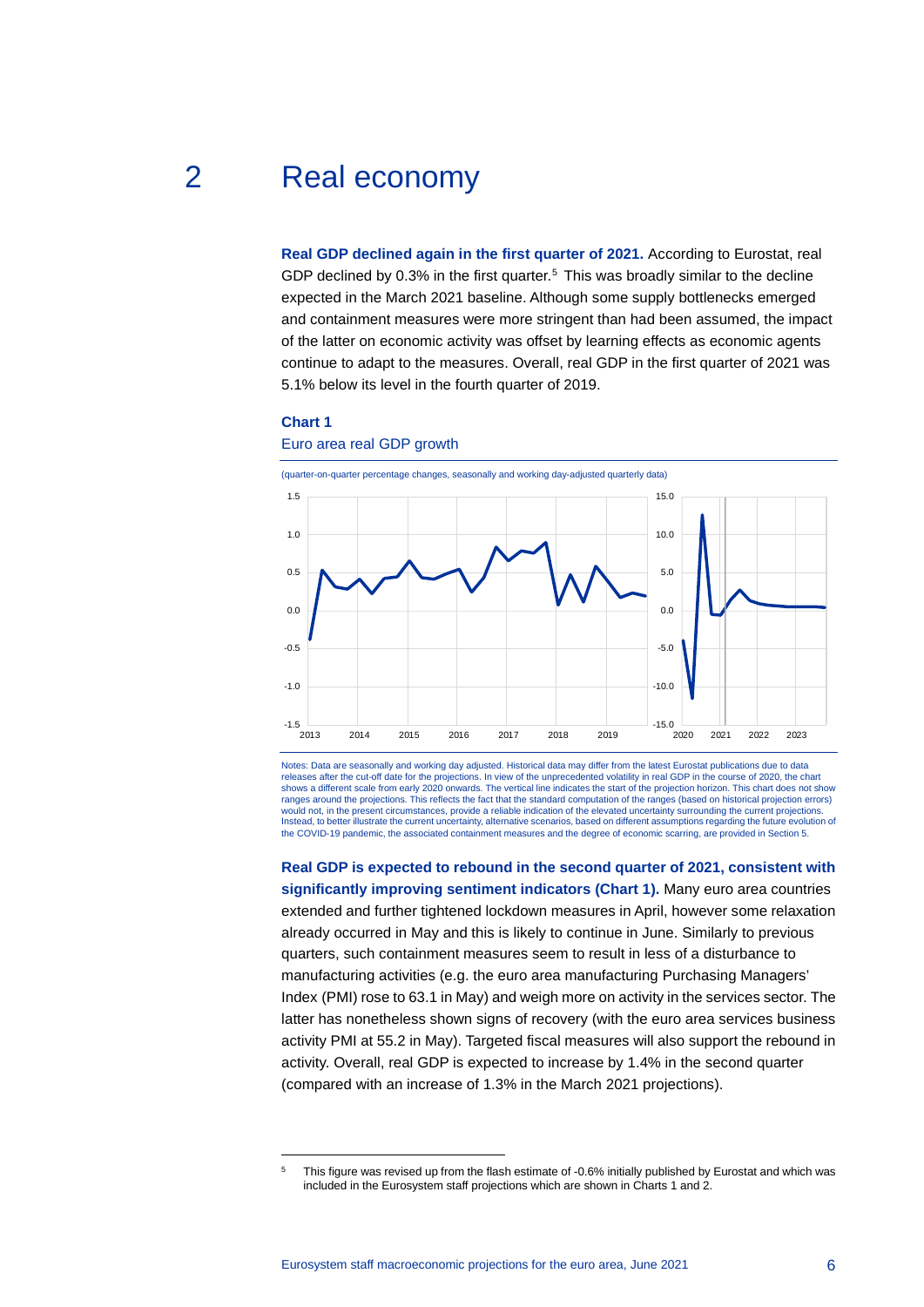## **Activity is projected to rebound strongly during the second half of 2021, as containment measures are expected to be relaxed.** The expected rebound is based on several assumptions: a fast relaxation of containment measures, a further decline in uncertainty, a boost to confidence from further increases in vaccination rates, supportive fiscal and monetary policies and the unwinding of some pent-up demand. Although supported by a continued strong recovery in foreign demand, the rebound will mainly be driven by a robust recovery in domestic demand, in particular in the third quarter, as a progressive and widespread re-opening of economic sectors is anticipated. Moreover, other factors that have curtailed activity in the first half of the year are expected to ease, including the shortage of microchips, which is assessed as having affected the car and technology sectors. In addition, the NGEU is expected to boost investment in some countries. Real GDP is expected to exceed its pre-crisis level in the first quarter of 2022 (one quarter earlier than expected in the March 2021 projections). In the final quarter of 2022 it should stand 1.3% below the level expected in the projections published before the start of the pandemic (Chart 2).<sup>[6](#page-7-0)</sup>

## **Chart 2**

#### Euro area real GDP



Notes: Data are seasonally and working day adjusted. Historical data may differ from the latest Eurostat publications due to data releases after the cut-off date for the projections. The vertical line indicates the start of the June 2021 projection horizon.

<span id="page-7-0"></span><sup>6</sup> See footnote 2.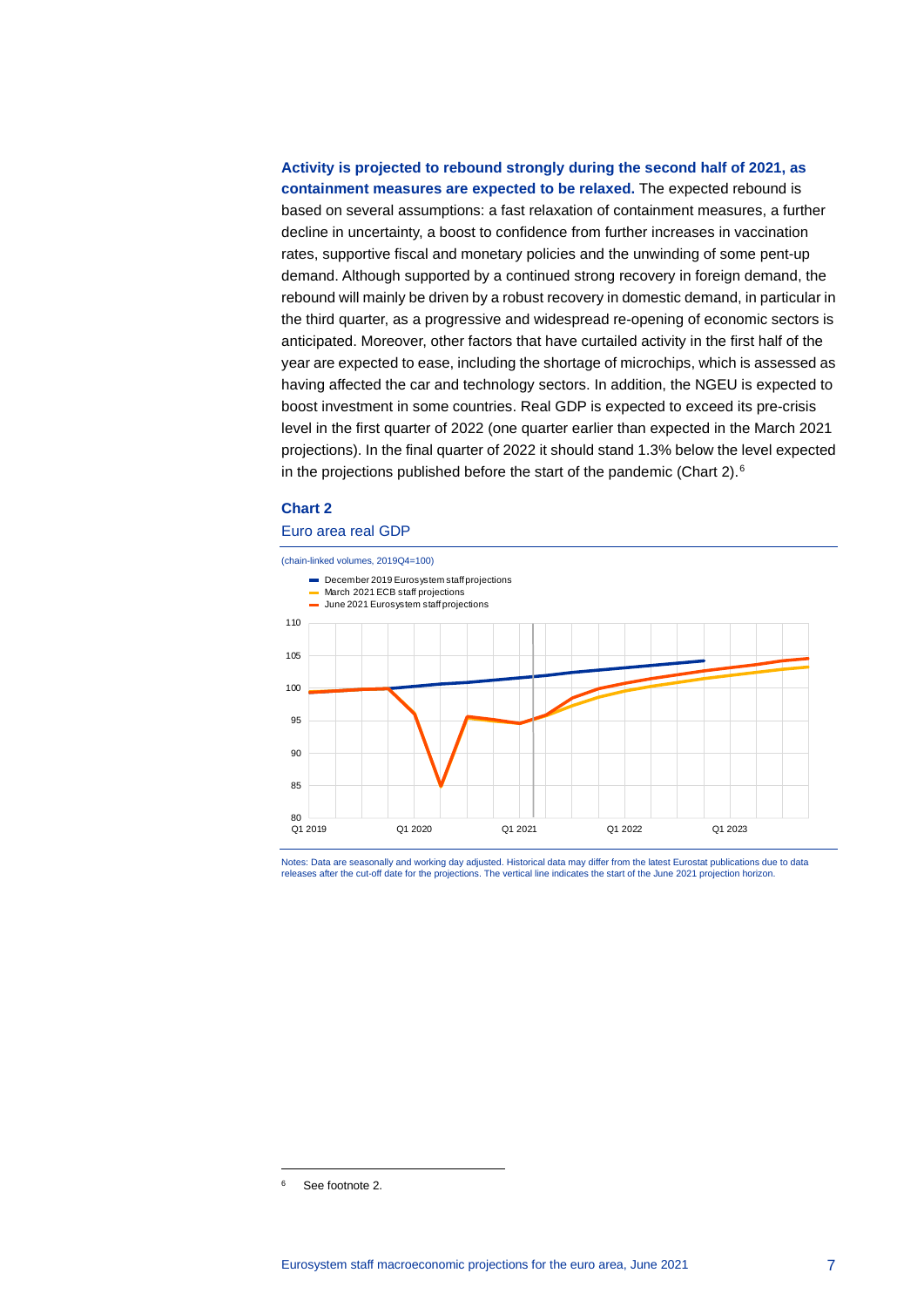## **Table 1**

#### Macroeconomic projections for the euro area

(annual percentage changes)

|                                                                                   | <b>June 2021</b> |        |        |        |        |         | <b>March 2021</b> |        |        |  |  |
|-----------------------------------------------------------------------------------|------------------|--------|--------|--------|--------|---------|-------------------|--------|--------|--|--|
|                                                                                   | 2019             | 2020   | 2021   | 2022   | 2023   | 2020    | 2021              | 2022   | 2023   |  |  |
| <b>Real GDP</b>                                                                   | 1.3              | $-6.8$ | 4.6    | 4.7    | 2.1    | $-6.9$  | 4.0               | 4.1    | 2.1    |  |  |
| <b>Private consumption</b>                                                        | 1.3              | $-8.0$ | 2.9    | 7.0    | 2.0    | $-8.0$  | 3.0               | 5.9    | 2.1    |  |  |
| <b>Government consumption</b>                                                     | 1.8              | 1.4    | 3.4    | $-0.8$ | 1.0    | 1.0     | 2.9               | 0.1    | 1.1    |  |  |
| <b>Gross fixed capital formation</b>                                              | 5.8              | $-8.2$ | 7.3    | 5.5    | 2.8    | $-8.4$  | 5.5               | 5.9    | 3.3    |  |  |
| Exports <sup>1)</sup>                                                             | 2.5              | $-9.8$ | 9.0    | 6.5    | 3.7    | $-10.5$ | 7.5               | 5.5    | 3.4    |  |  |
| Imports <sup>1</sup>                                                              | 3.8              | $-9.3$ | 8.3    | 7.0    | 3.6    | $-10.0$ | 6.6               | 6.4    | 3.6    |  |  |
| <b>Employment</b>                                                                 | 1.2              | $-1.6$ | 0.3    | 1.2    | 1.0    | $-1.7$  | $-0.2$            | 1.3    | 1.0    |  |  |
| <b>Unemployment rate</b><br>(percentage of labour force)                          | 7.5              | 7.8    | 8.2    | 7.9    | 7.4    | 7.8     | 8.6               | 8.1    | 7.6    |  |  |
| <b>HICP</b>                                                                       | 1.2              | 0.3    | 1.9    | 1.5    | 1.4    | 0.3     | 1.5               | 1.2    | 1.4    |  |  |
| <b>HICP excluding energy</b>                                                      | 1.2              | 1.0    | 1.2    | 1.4    | 1.6    | 1.0     | 1.1               | 1.2    | 1.5    |  |  |
| <b>HICP excluding energy and</b><br>food                                          | 1.0              | 0.7    | 1.1    | 1.3    | 1.4    | 0.7     | 1.0               | 1.1    | 1.3    |  |  |
| <b>HICP excluding energy, food</b><br>and changes in indirect taxes <sup>2)</sup> | 1.0              | 0.8    | 0.9    | 1.2    | 1.4    | 0.8     | 0.8               | 1.1    | 1.3    |  |  |
| Unit labour costs                                                                 | 1.8              | 5.0    | $-1.0$ | $-0.6$ | 1.3    | 4.7     | $-0.3$            | $-0.6$ | 1.2    |  |  |
| <b>Compensation per employee</b>                                                  | 1.9              | $-0.5$ | 3.2    | 2.9    | 2.4    | $-0.8$  | 3.9               | 2.2    | 2.3    |  |  |
| <b>Labour productivity</b>                                                        | 0.1              | $-5.2$ | 4.3    | 3.5    | 1.1    | $-5.2$  | 4.2               | 2.8    | 1.1    |  |  |
| <b>General government budget</b><br>balance<br>(percentage of GDP)                | $-0.6$           | $-7.3$ | $-7.1$ | $-3.4$ | $-2.6$ | $-7.2$  | $-6.1$            | $-3.1$ | $-2.4$ |  |  |
| <b>Structural budget balance</b><br>(percentage of GDP) <sup>3)</sup>             | $-1.0$           | $-5.0$ | $-5.2$ | $-2.8$ | $-2.7$ | $-4.9$  | $-4.0$            | $-2.3$ | $-2.2$ |  |  |
| General government gross debt<br>(percentage of GDP)                              | 83.9             | 98.0   | 99.4   | 96.3   | 95.2   | 96.9    | 98.2              | 96.1   | 95.1   |  |  |
| <b>Fiscal stance (adjusted for</b><br>$NGEU$ grants) <sup>4)</sup>                | $-0.4$           | $-4.2$ | $-1.0$ | 2.1    | 0.1    | $-4.2$  | 0.1               | 1.5    | $-0.1$ |  |  |
| <b>Current account balance</b><br>(percentage of GDP)                             | 2.4              | 2.1    | 2.4    | 2.3    | 2.4    | 2.2     | 2.0               | 1.7    | 1.7    |  |  |

Notes: Real GDP and components, unit labour costs, compensation per employee and labour productivity refer to seasonally and working day-adjusted data. Historical data may differ from the latest Eurostat publications due to data releases after the cut-off date for the projections. This table does not show ranges around the projections. This reflects the fact that the standard computation of the ranges (based on historical projection errors) would not, in the present circumstances, provide a reliable indication of the elevated uncertainty surrounding the current projections. Instead, to better illustrate the current uncertainty, alternative scenarios based on different assumptions regarding the future evolution of the COVID-19 pandemic, the associated containment measures and the degree of economic scarring are provided in Section 5.

1) This includes intra-euro area trade.

2) The sub-index is based on estimates of actual impacts of indirect taxes. This may differ from Eurostat data, which assume a full and immediate pass-through of indirect tax impacts to the HICP.

3) Calculated as the government balance net of transitory effects of the economic cycle and measures classified under the European System of Central Banks (ESCB) definition as temporary. 4) The fiscal policy stance is measured as the change in the cyclically adjusted primary balance net of government support to the

financial sector. The figures shown are also adjusted for expected NGEU grants on the revenue side.

**Private consumption is expected to be the key driver of the recovery.** Following the tightening and prolongation of containment measures since autumn 2020, private consumption decreased again significantly in the first quarter of 2021, contributing strongly to the downturn in activity. The weaker short-term momentum in household expenditures, especially in high-contact services, results in a level of consumption below that foreseen in the March 2021 projections for the first half of 2021. Consumption continues to be more volatile than developments in real disposable income, which are stabilised by government support, leading to further sharp changes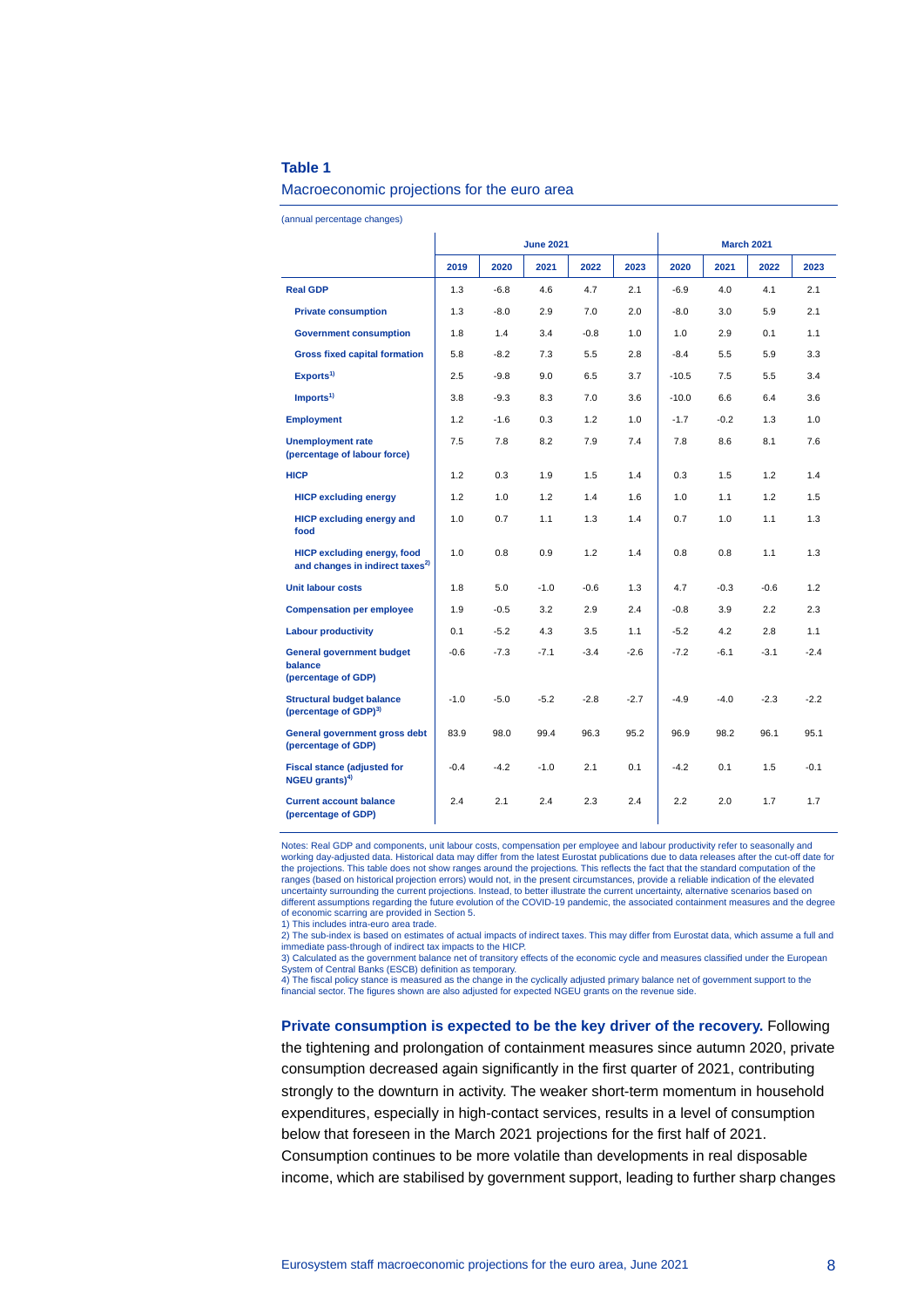in the saving ratio. Private consumption is expected to resume its recovery in the second quarter, then accelerate strongly in the second half of 2021 as containment measures are progressively eased, before reaching its pre-crisis level in the second quarter of 2022. This rebound is also supported by gradually declining uncertainty and a recovery in disposable income, notwithstanding the unwinding of net fiscal transfers, in particular in 2022. Although private consumption is expected to be the key driver of the recovery, the baseline does not envisage a strong contribution from unleashed pent-up demand, as the large stock of accumulated excess savings will remain largely unspent (see Box 2 below).

## <span id="page-9-0"></span>**Box 2**

Household saving ratio dynamics and implications for the euro area economic outlook

**The household saving ratio has undergone major fluctuations since the start of the pandemic, and continues to stand at an elevated level, leading to an accumulation of excess savings.** The COVID-19 pandemic led to a sharp increase in the euro area household saving ratio to above the level prevailing before the pandemic. The increase largely reflected forced savings, as lockdowns constrained consumption, in particular in high-contact services. By contrast disposable income remained more resilient, having been stabilised by government support. This was further amplified by precautionary motives for saving more than in normal situations, related to extreme uncertainty especially about jobs and the future income of households. Since the saving ratio is a flow concept, as long as the flow of savings remains above its pre-crisis path – for which the path of the December 2019 staff projections has been chosen as a benchmark – a stock of savings continues to accumulate in excess of pre-crisis norms. [7](#page-9-1)

**The June 2021 projections assume that the saving ratio will return to around its pre-pandemic level by mid-2022, as drivers of both forced and precautionary saving lose importance, and slightly undershoot that level thereafter**. This path reflects a normalisation of the saving flows, following on from the successful conclusion of the health crisis and relaxation of containment measures, assumed to be completed by early 2022, which should also instil confidence. Compared to historical regularities which would imply a rather protracted decline of the saving ratio back to normal levels, the very distinctive nature of the pandemic, including the adoption of containment measures, should underpin a relatively quick normalisation as envisaged in the June 2021 projections. In addition, the projections assume only a modest absorption through consumption of the previously accumulated excess stock of savings, as indicated by a slight undershooting of the saving ratio relative to the pre-pandemic path in the chart below.

<span id="page-9-1"></span>The persistently high saving flows during the COVID-19 pandemic have resulted in the accumulation of a large stock of excess savings estimated at €540 billion in the first quarter of 2021, or 7.4% of annual disposable income in 2019. As the health crisis is not yet over, some additional excess savings may be expected to build up going forward.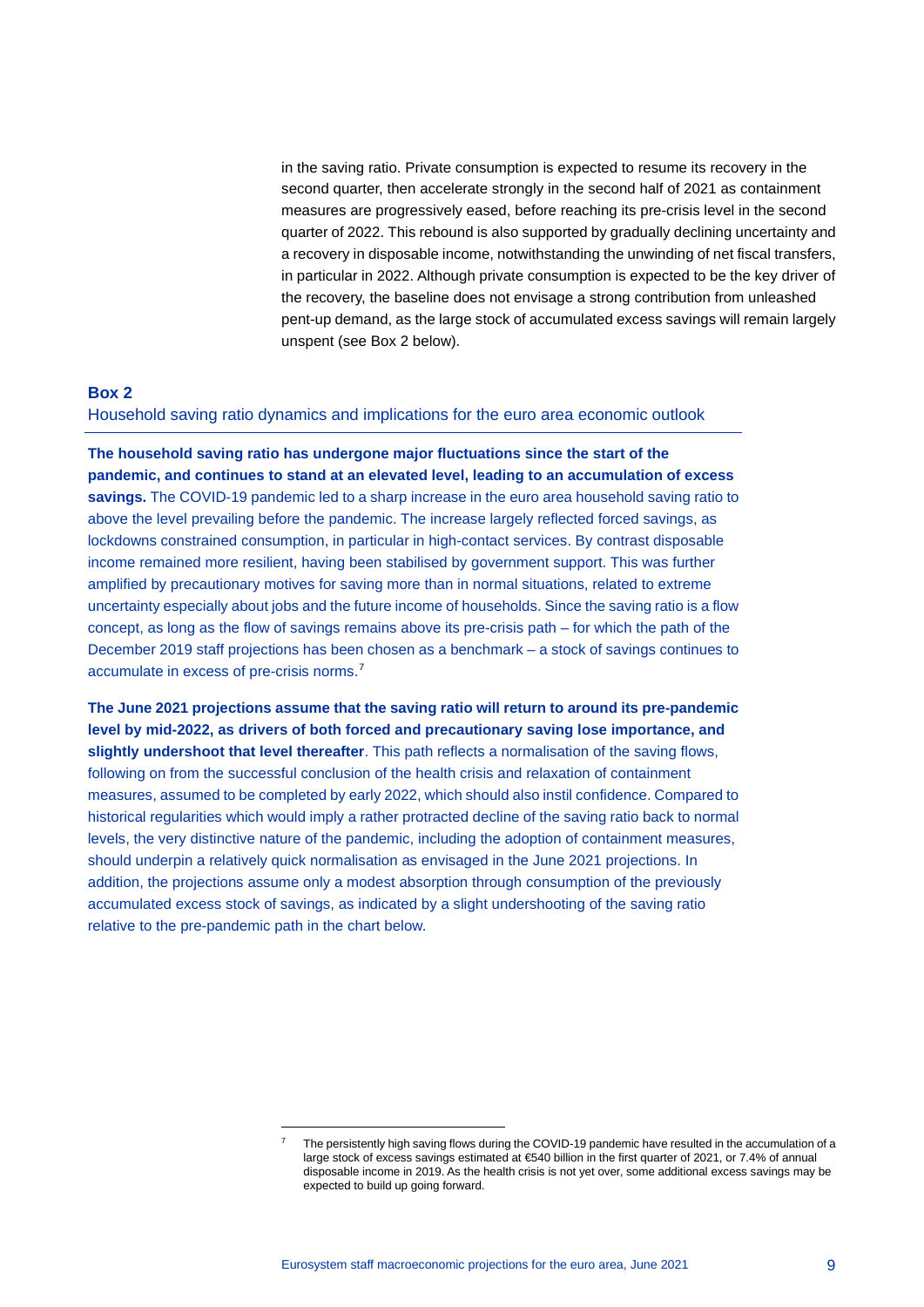

### Household saving ratio in deviation from the path expected before the COVID-19 pandemic

(percentage point deviations from path projected in the December 2019 Eurosystem staff projections)

Sources: ECB-BASIR simulations, Eurosystem staff projections and ECB calculations.

Note: Both lines show the deviation of the predicted saving ratio from the December 2019 staff projections, which were chosen as the pre-pandemic benchmark path. The December 2019 projections are extended to 2023 using the average growth rates for nominal disposable income and private consumption from 2022.<br>For the ECB-BASIR model the June 2021 projections are imposed up to t

**The adjustment in the stock of accumulated excess savings will be a balancing act between several opposing forces**. On the one hand, the increase in the saving ratio during lockdowns has largely reflected involuntary savings, which are expected to decline and be partly used for consumption once containment measures are relaxed.[8](#page-10-0) This might be underpinned by the fact that most additional savings seem to have been kept mainly in the form of bank deposits, which are highly liquid and therefore could be easily tapped for consumption. As uncertainty decreases, some precautionary savings may also be spent. On the other hand, a more significant unwinding of the stock of excess savings for consumption purposes appears unlikely due to the concentration of savings in high-income households, which have a lower marginal propensity to spend out of income or wealth compared to low-income households.<sup>[9,](#page-10-1)[10](#page-10-2)</sup> In addition, some of the increase associated with precautionary motives may be hard to reverse, as households might anticipate higher taxes in future to address the significantly increased public debt burden due to the pandemic. Such effects may be more prevalent in countries with less fiscal space, higher public indebtedness and corporate sector vulnerabilities, which are associated with less favourable income and employment prospects. Rather than spending the excess stock of savings, households could also continue to keep them in the form of deposits, or alternatively invest them in other assets, both financial and non-financial (such as real estate), or repay debt. Finally, as the current crisis has been mostly driven by declines in services consumption, the scope for pent-up demand might be less pronounced, although this could be counterbalanced to some extent by substitution in favour of durable goods consumption.

<span id="page-10-2"></span><span id="page-10-1"></span><span id="page-10-0"></span>**Overall, the balance of factors suggests limited scope for unwinding of the stock of accumulated excess savings for consumption purposes once social distancing measures are relaxed**. Nevertheless, the speed and extent of the assumed normalisation in the saving ratio is

See the box "COVID-19 and the increase in household savings: precautionary or forced?" by M. Dossche and S. Zlatanos (2020), *Economic Bulletin*, ECB, Issue 6/2020.

See "Special topic: Will consumers save the EU recovery? – Insights from the Commission's Consumer Survey" in European Business Cycle Indicators, *European Commission Technical Papers,* No 047, April 2021.

<sup>10</sup> See, among others, J. D. Fisher, D. S. Johnson, T M. Smeeding, and J. P. Thompson, "Estimating the marginal propensity to consume using the distributions of income, consumption, and wealth", *Journal of Macroeconomics*, Vol. 65, 2020.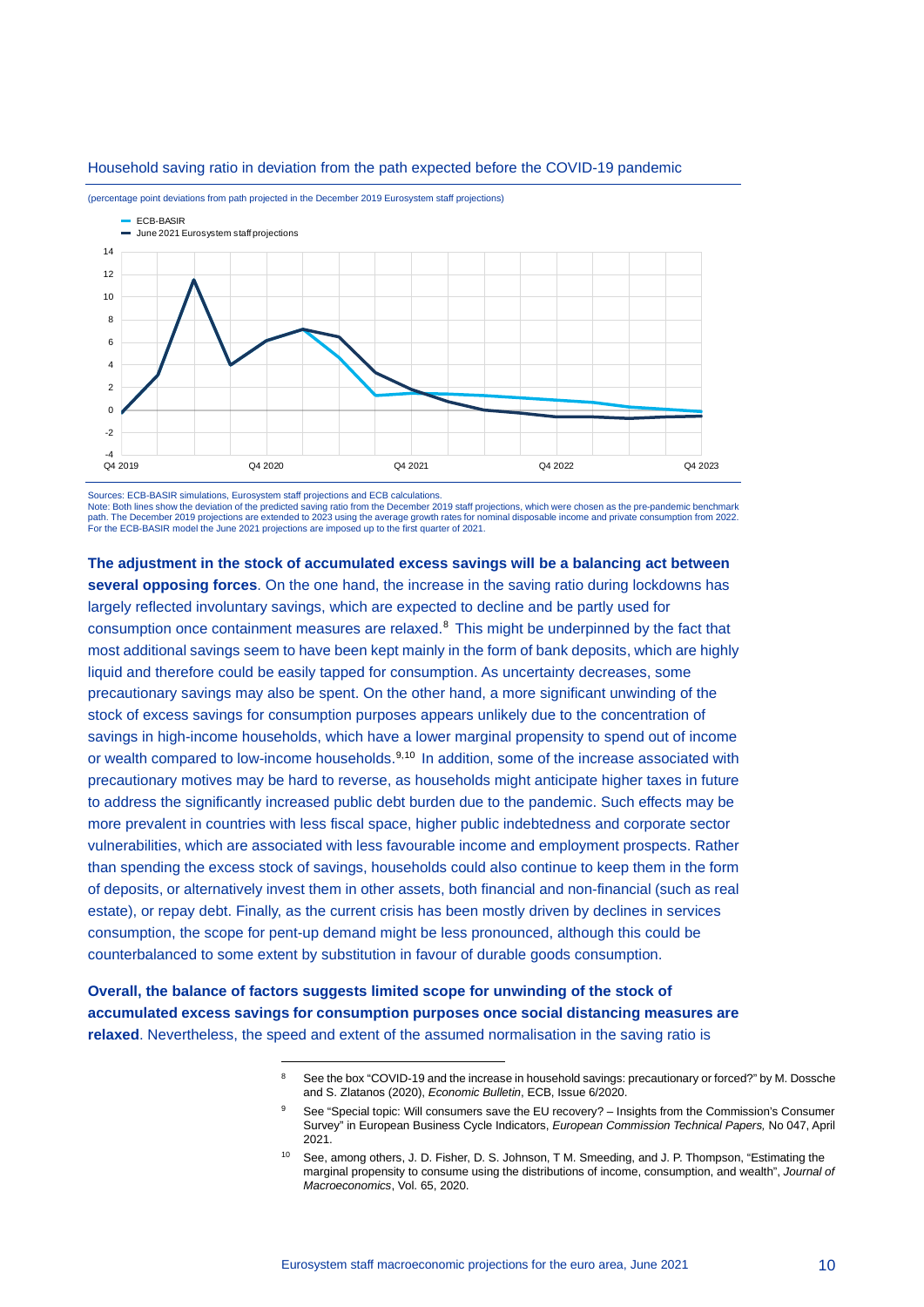subject to considerable uncertainty. Such uncertainty stems from the fact that there is no historical precedent for the massive amount of savings accumulated and the potential change in consumer spending habits that this crisis could generate. A cross-check using the ECB-BASIR model,<sup>[11](#page-11-1)</sup> which is able to reflect the current conditions as it explicitly captures the feedback mechanisms between pandemic and macroeconomic developments, suggests a faster reduction of the saving ratio in the short term. However, the model does not point to a large unwinding of excess savings, rather it suggests the level of the saving ratio remaining above the pre-crisis path in 2022 and 2023 and only converging to the projection baseline at the end of 2023.

> **Housing investment is expected to return to its pre-pandemic level already in the second quarter of 2021.** Housing investment increased moderately in the first quarter of 2021 and stood just below its pre-pandemic level. Looking ahead, an expected house price inflation outperforming housing costs inducing positive Tobin's Q effects, a rebound in disposable income and consumer confidence should support housing investment. In addition, some of the excess savings accumulated are expected to be used for housing investment. After a robust start, housing investment is expected to continue to recover strongly throughout the rest of 2021 before gradually returning to more moderate growth rates over the remainder of the projection horizon.

## **Business investment is expected to remain resilient and to recover substantially in 2021, reaching its pre-crisis level by the end of the year.**

Business investment rebounded significantly in the second half of 2020, partially recovering from its weakness in the first half of the year. Dynamics are likely to have been somewhat muted in the first half of 2021, in the context of weak overall activity and spare capacity. A more solid rebound is expected to develop in the second half of 2021, as global and domestic demand recover and profit growth improves, also supported by favourable financing conditions and the positive impact of the NGEU on business investment. However, the rise in the gross indebtedness of non-financial corporations during the pandemic is expected to limit business investment growth over the projection horizon, notwithstanding strong cash holdings, as firms need to restore their balance sheet health.

## <span id="page-11-0"></span>**Box 3**

The international environment

**Global economic activity continued its recovery after the turn of the year despite an** 

<span id="page-11-1"></span>**intensification of the pandemic.** While global real GDP growth (excluding the euro area) in the fourth quarter of 2020 turned out to be slightly stronger than expected in the March 2021 projections, the global economy entered this year on a weaker footing, as a resurgence of new infections led governments in advanced economies to tighten containment measures in early 2021. The pandemic has intensified much more in emerging market economies. By contrast, the rapid pace of vaccination in the United Kingdom and the United States helped to push down COVID-19-related fatalities in these countries, paving the way for a greater relaxation of containment measures. Survey data for

<sup>11</sup> See E. Angelini, M. Damjanović, M. Darracq Pariès, and S. Zimic, "ECB-BASIR: a primer on the macroeconomic implications of the COVID-19 pandemic", *ECB Working Paper Series,* No 2431, Frankfurt am Main, June 2020.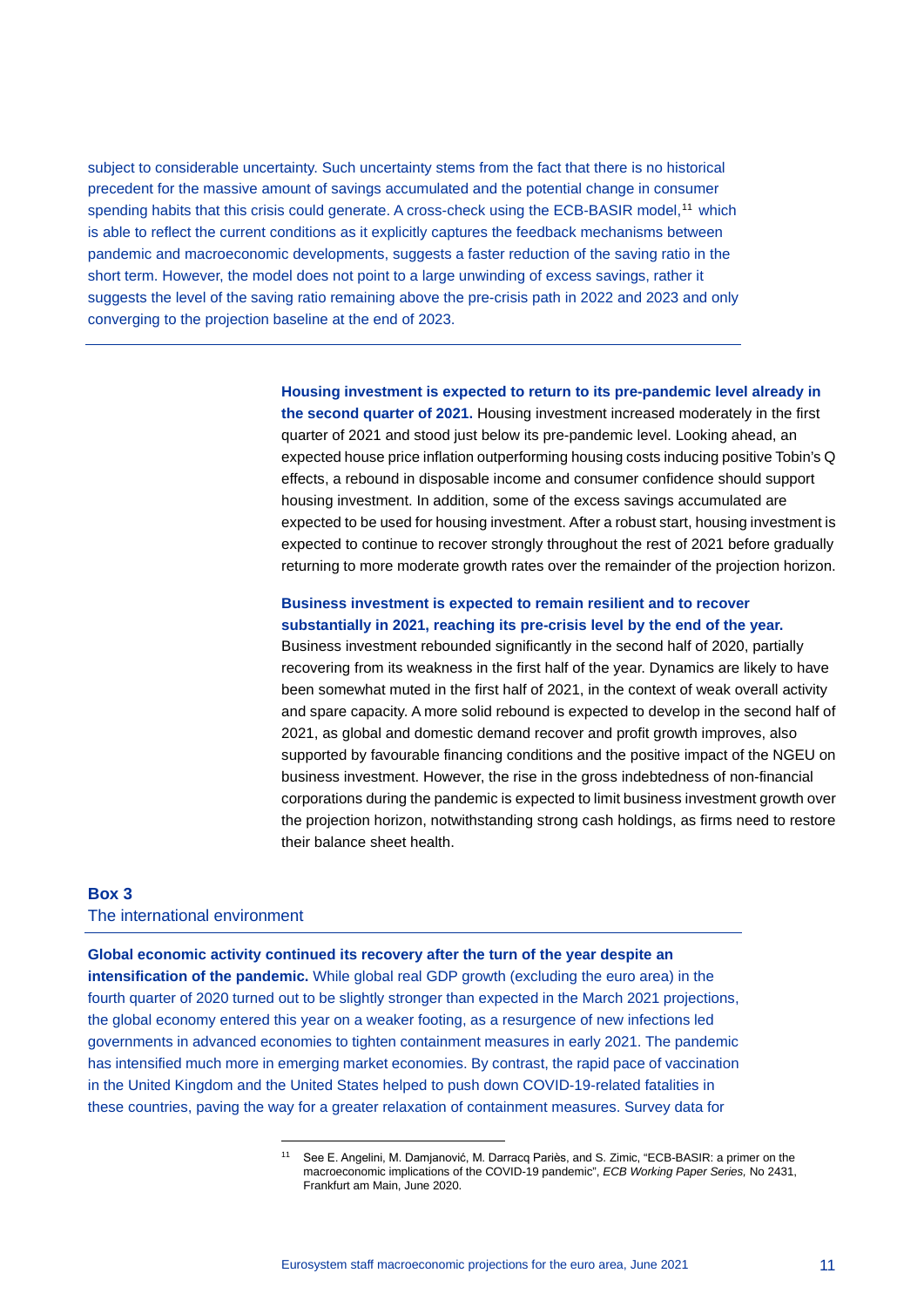April signalled that the recovery was picking up significant momentum in advanced economies, with output in the services sector outperforming the solid expansion in manufacturing. This pointed to the recovery becoming broader based and therefore more robust.

**The large fiscal stimulus approved by the Biden administration, not included in the March 2021 projections, will boost the recovery already under way in the United States, with some positive spillovers to the global economy.** The American Rescue Plan (ARP) totalling USD 1.9 trillion (8.9% of GDP) includes a renewal of unemployment benefits, additional one-off payments to households, and an increase in both local and state spending to finance public health efforts and education. The income-supporting measures are projected to stimulate private consumption over the coming quarters. Meanwhile the Biden administration announced two further plans, which are also included in the projections, though their impact on economic activity is more limited than that of the ARP.

**Despite the upward revision in the United States, the growth outlook for the global economy has changed little compared to the March 2021 projections, while world trade projections have improved somewhat.** Global GDP (excluding the euro area) is projected to increase by 6.2% this year, before decelerating to 4.2% and 3.7% in 2022 and 2023, respectively. This reflects an interplay of factors, including a worsening of the pandemic in advanced economies at the beginning of this year and in emerging market economies more recently,<sup>[12](#page-12-0)</sup> as well as the macroeconomic impact of the large fiscal stimulus in the United States and an improving outlook in other advanced economies due to the fast vaccine roll-out. While late 2020 saw global activity exceeding its pre-pandemic level, it is projected to remain below the path expected in the December 2019 staff projections over the projection horizon.

**An improved outlook for key trading partners led to stronger euro area foreign demand.** This is projected to increase by 8.6% this year and by 5.2% and 3.4% over the 2022-23 period – an upgrade for all three years compared with the March 2021 projections. These revisions reflect above all the stronger than previously projected demand from the United States and the United Kingdom.

**The projected global recovery from the pandemic crisis remains uneven.** In advanced economies outside the euro area, the recovery is expected to proceed unabated and activity should reach the path projected before the pandemic in the course of next year, largely on account of the United States. In China, which was hit by the pandemic first, but recovered fastest amid strong policy support, real GDP returned to its pre-crisis trajectory already late last year. In contrast, the recovery in other emerging markets is projected to be sluggish. The recent rise in infections as well as any delays in vaccination rollouts could increase this divergence further.

<span id="page-12-0"></span><sup>&</sup>lt;sup>12</sup> This year's outlook for emerging market economies in Asia has worsened significantly compared to the March 2021 projections, mainly due to a weaker outlook for India, Indonesia, Malaysia and the Philippines, while real GDP projections for China remained broadly unchanged and those for South Korea were revised upwards.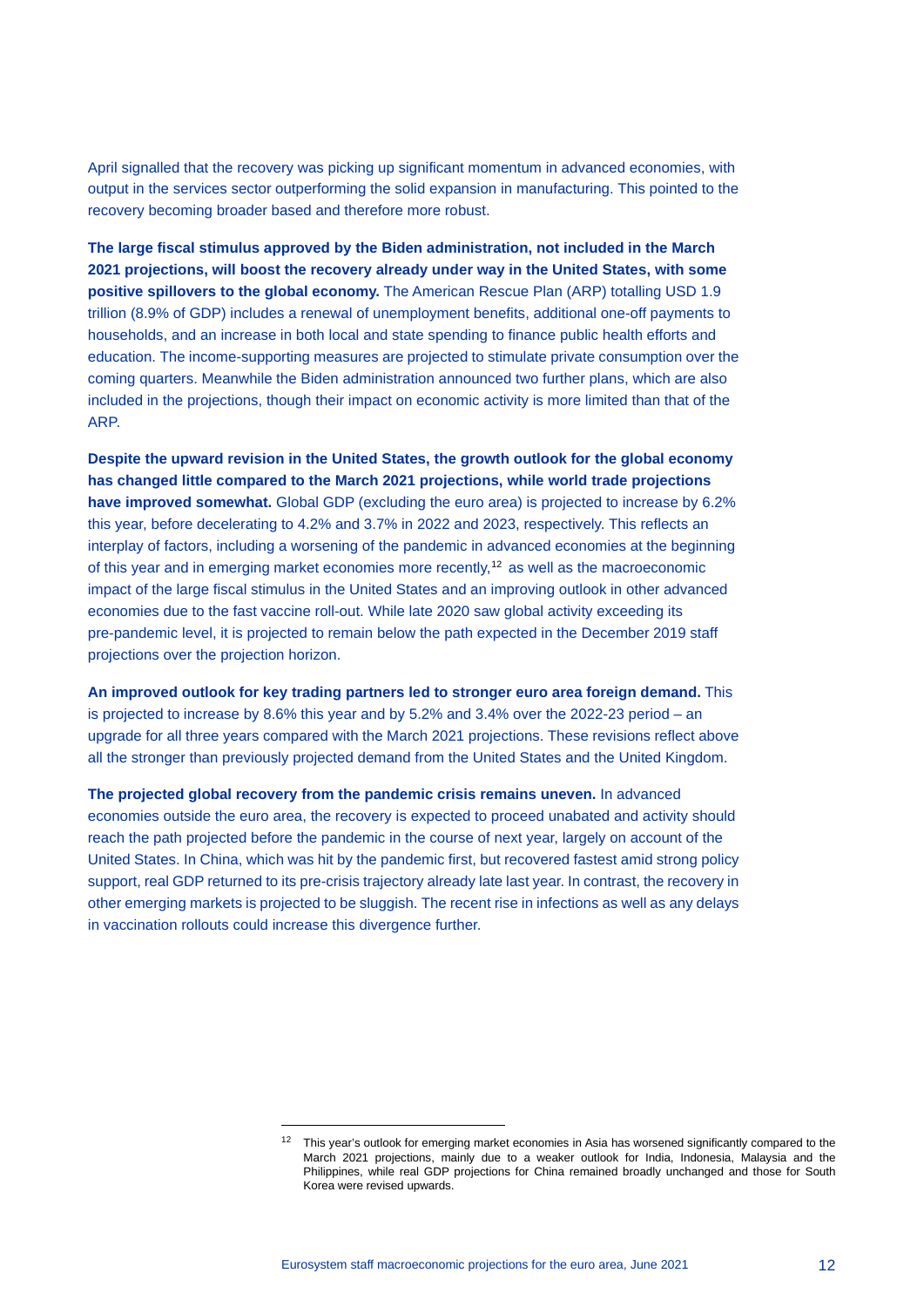### The international environment

(annual percentage changes)

|                                                  |         |      | <b>June 2021</b> |      | <b>March 2021</b> |      |      |      |  |
|--------------------------------------------------|---------|------|------------------|------|-------------------|------|------|------|--|
|                                                  | 2020    | 2021 | 2022             | 2023 | 2020              | 2021 | 2022 | 2023 |  |
| World (excluding euro area) real GDP             | $-2.4$  | 6.2  | 4.2              | 3.7  | $-2.4$            | 6.5  | 3.9  | 3.7  |  |
| Global (excluding euro area) trade <sup>1)</sup> | $-8.5$  | 10.8 | 4.9              | 3.7  | $-9.1$            | 9.0  | 4.1  | 3.4  |  |
| Euro area foreign demand <sup>2)</sup>           | $-10.0$ | 8.6  | 5.2              | 3.4  | $-10.8$           | 8.3  | 4.4  | 3.2  |  |

1) Calculated as a weighted average of imports.

2) Calculated as a weighted average of imports of euro area trading partners.

**A large positive net trade contribution is expected for 2021, thanks to strong export growth, while the acceleration of imports will imply a broadly neutral contribution afterwards.** So far in 2021 pandemic dynamics have weighed on internal demand conditions, dragging on imports, which are predicted to grow less than exports this year. Euro area trade was weighed down in the first quarter of 2021 by uncertainty surrounding the persistence of temporary setbacks related to new trade terms with the United Kingdom, bottlenecks in the global logistics sector, and supply constraints – especially in the semi-conductor industry. The positive gap between manufacturing and services trade is expected to narrow this year and early indicators point to a gradual revival of travel services in the second quarter. Export market shares are expected to complete their recovery at the end of 2022 and stabilise around pre-pandemic values in the medium term, while remaining somewhat subdued in countries more dependent on travel exports. Finally, import growth is anticipated to be stronger than domestic demand would predict. This is due to the high import content of exports, and solid imports of tourism-related services in some northern euro area countries.

**The unemployment rate is expected to remain broadly unchanged during 2021 before returning to its pre-crisis level by the end of 2023.** A contraction in employment growth in the first quarter of 2021, related to the extended lockdown measures and the associated decline in activity, led to an increase in unemployment. It is assumed that a large proportion of workers on job retention schemes will return to regular employment, benefiting from the strong post-pandemic recovery. Therefore, the unemployment rate is expected to be rather stable for the remainder of 2021, before gradually declining over the course of the next two years to reach 7.3% by end-2023.

**Labour productivity growth per person employed is projected to recover as of the second quarter of 2021.** Labour productivity per person declined again in the first quarter of 2021, due to tighter containment measures and the related recourse to job retention schemes. Growth in labour productivity per person is projected to recover in the second quarter of 2021, to peak in the third quarter of 2021 and to gradually moderate thereafter.

**Compared with the March 2021 projections, real GDP growth has been revised up for 2021 and 2022.** Growth for the second half of 2021 was revised up, notably in the third quarter. This reflects anticipation of a faster easing of containment measures, linked to accelerating progress in vaccinations, additional fiscal support, and a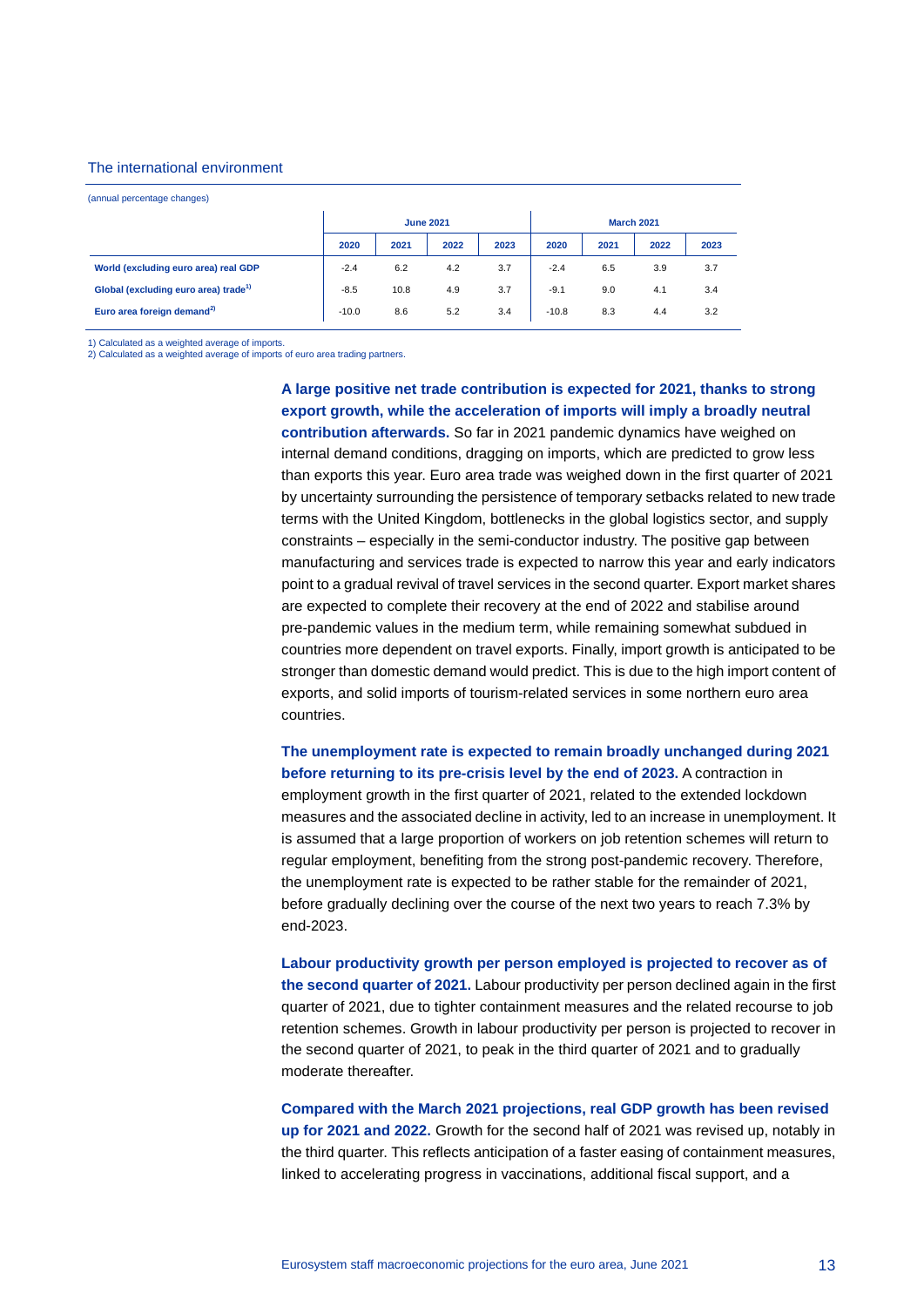reassessment of the impact of the release of pent-up domestic demand upon the re-opening of economic sectors. This explains most of the revisions to annual growth for 2021 and in particular for 2022, the latter being entirely due to carry-over effects. The impact of assumptions is broadly neutral as the positive effects on growth, supported by stronger foreign demand assumptions, are largely offset by the negative impact of both higher oil prices and the reversal in additional but temporary fiscal support measures beyond the current year.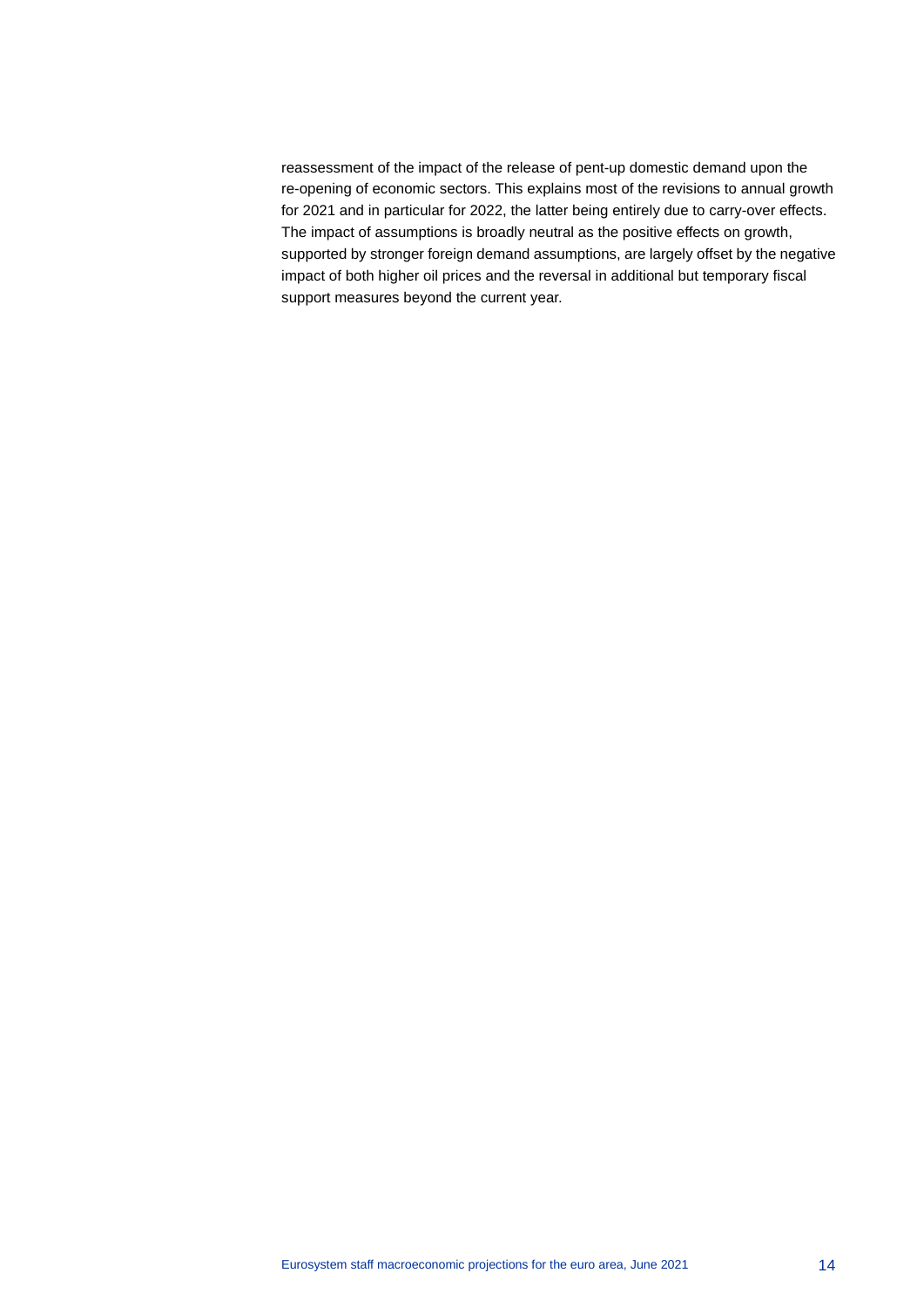## 3 Fiscal outlook

<span id="page-15-0"></span>**Fiscal policy continues to mitigate the macroeconomic impact of the COVID-19 pandemic in 2021 and underpin the recovery.** In 2020, the extraordinary fiscal stimulus in response to the pandemic is assessed to have amounted to slightly above 4% of GDP. As lockdown restrictions have continued into 2021, governments have prolonged emergency measures, gradually scaled them up, and/or adopted new support measures. The discretionary stimulus related to the crisis is estimated at close to 4½% of GDP for 2021 (about 1¼ percentage point more than in the March 2021 projections). Most of the additional measures are temporary and are expected to be reversed in 2022. Some have been prolonged further and together with other recovery measures, including the NGEU-funded spending<sup>13</sup>, should entail an annual stimulus of about 1½% of GDP in 2022 and 1¼% in 2023. Most of the emergency support in 2021 is additional spending in the form of subsidies and transfers to firms, including under job retention schemes. Measures classified under "government consumption" mostly reflect higher health expenditure, including wages, related to the vaccination campaign. On the revenue side, measures relate to cuts in direct and indirect taxes.[14](#page-15-2) Additional government investment, while limited in 2020, has a higher share in the stimulus packages as of 2021, mainly due to expected NGEU-financed measures. Adjusting for the impact of the NGEU grants on the revenue side, amounting to about 0.6% of GDP per year, the fiscal stance<sup>[15](#page-15-3)</sup> is projected to be expansionary in 2021, to tighten in 2022 and to remain broadly neutral in 2023.

**The euro area budget deficit is projected to reduce slightly in 2021 and more substantially as of 2022, while euro area debt is projected to peak in 2021.** [16](#page-15-4) The

slight decline in the budget deficit in 2021 reflects the somewhat better cyclical component and lower interest payments, which more than offset the additional stimulus measures not covered by NGEU grants on the revenue side. The sizeable budget balance improvement in 2022 is mainly due to the unwinding of most of the emergency stimulus measures related to the crisis and a much more favourable cyclical component. In 2023, with a broadly neutral fiscal stance and better cyclical conditions, the aggregate budget balance is projected to improve further to -2.6% of GDP. Interest payments are projected to decline further over the projection horizon and reach 1.1% of GDP in 2023. Euro area debt is projected to peak in 2021 at 99% of GDP, declining slightly thereafter. The decline over 2022-23 is due mainly to favourable interest-growth differentials, which more than offset the continuing, albeit

<span id="page-15-1"></span>The NGEU programme is assumed to finance slightly more than 1.5% of GDP of additive stimulus over the projection horizon (and 0.3% of GDP of substitutive spending, i.e. financing of existing plans). This is about 0.2 percentage points of GDP more than considered in the March 2021 projections, and is based on updated information from the available Recovery and Resilience Plans submitted by governments in spring this year.

<span id="page-15-2"></span><sup>14</sup> In terms of measures with direct impact on inflation, in Germany, the temporary general VAT rate cut from mid-2020 was reversed in January 2021. No additional significant tax measures with a direct impact on inflation have been adopted since the March 2021 projections.

<span id="page-15-3"></span><sup>&</sup>lt;sup>15</sup> The fiscal policy stance is measured as the change in the cyclically-adjusted primary balance net of government support to the financial sector. Given that the higher budget revenues related to the NGEU grants do not have a (contractionary) impact on demand, they are also adjusted from the fiscal stance.

<span id="page-15-4"></span><sup>&</sup>lt;sup>16</sup> These developments do not include the European supranational deficit and debt related to NGEU-transfers.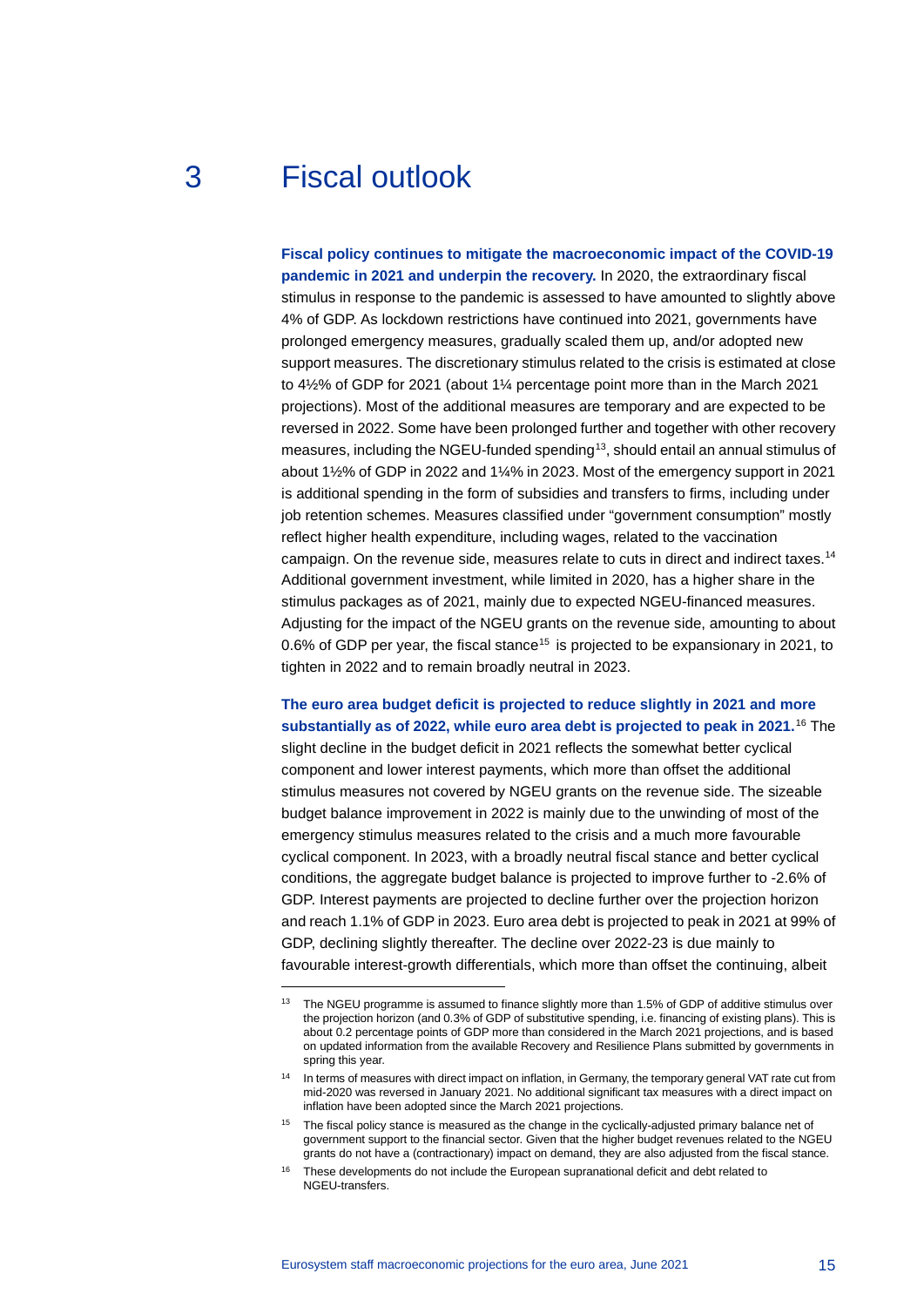decreasing, primary deficits. Compared with the March 2021 projections, the euro area budget deficit and debt have been revised upwards, especially for 2021, on account of the additional stimulus measures. The larger revision of government debt in 2021 is explained by base effects from 2020, related to a higher deficit-debt adjustment than previously projected. This reflects among other things, the reclassification of some support to the private sector into government accounts in some countries.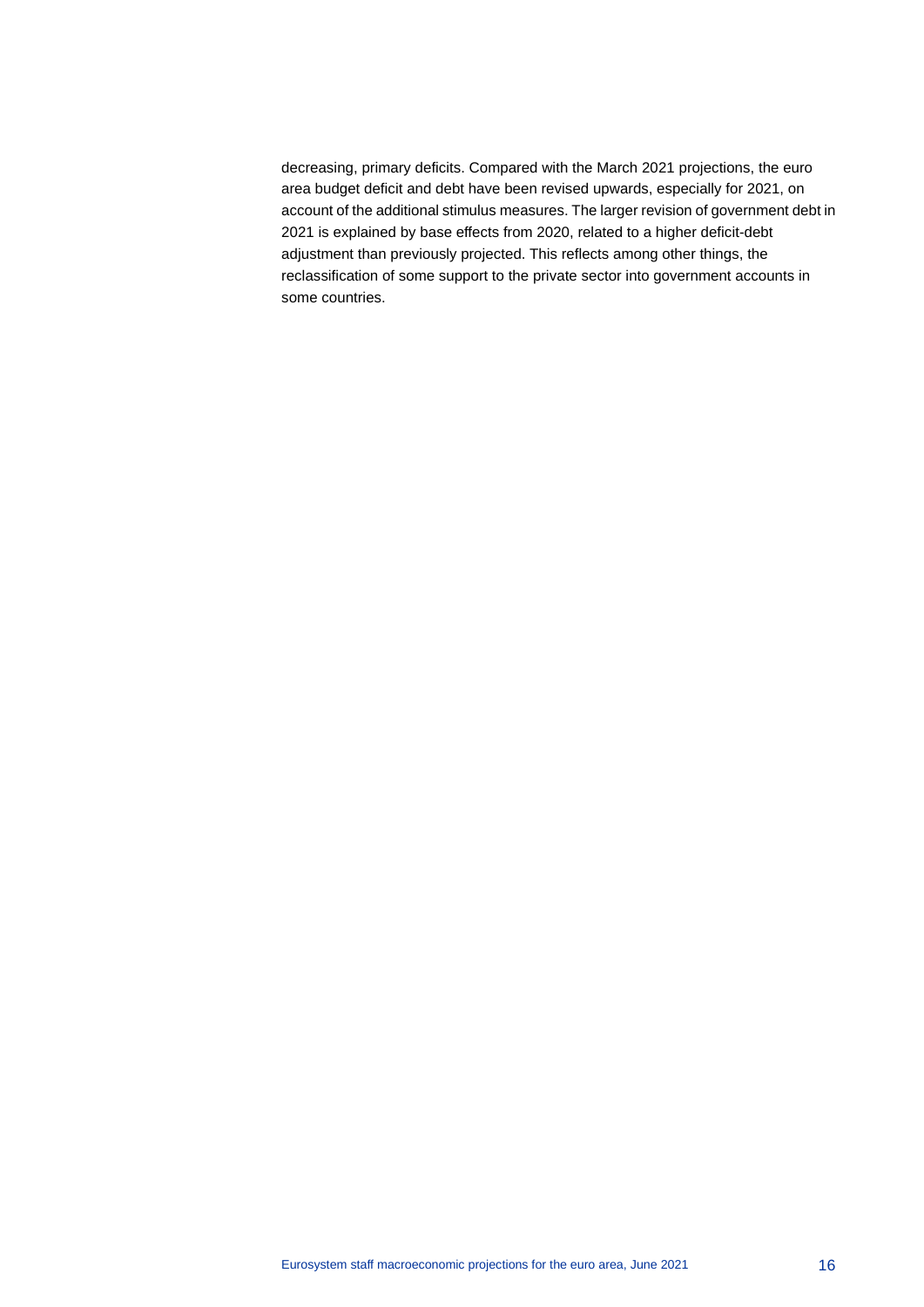## 4 Prices and costs

<span id="page-17-0"></span>**HICP inflation is projected to rise significantly in the course of 2021, to slump back at the beginning of 2022, and to remain broadly flat over the remainder of the projection horizon (Chart 3).** Headline inflation is projected to average 1.9% in 2021, peaking at 2.6% in the fourth quarter, and to decline to rates of 1.5% and 1.4% in 2022 and 2023 respectively. The hump in headline inflation in 2021 reflects upward effects on inflation from temporary factors such as the reversal of the German VAT rate cut, the rebound in the energy inflation rate amid strong base effects, and an increase in input costs related to supply disruptions. Changes in weights imply some volatility in the inflation profile in 2021 but, on average over the year, they are expected to have only a small downward impact on HICP inflation. While these temporary factors fade at the beginning of 2022, offsetting developments across the main HICP components over the projection horizon imply a broadly flat profile of HICP inflation, with a slight increase in the course of 2023. The projected economic recovery and decreases in slack are expected to lead to a gradual increase in HICP inflation excluding energy and food from 1.1% in 2021 to 1.4% in 2023. Upward price pressures from the increase in demand, though remaining muted overall, should outweigh diminishing price pressures from adverse supply effects related to the pandemic and containment measures over the projection horizon. Increases in domestic cost pressures are envisaged to be the main driver of stronger underlying consumer price developments, while developments in external price pressures are expected to moderate over the horizon. HICP food inflation is also expected to rise somewhat over the projection horizon. The moderately increasing upward price pressures on headline inflation from these two HICP components are broadly offset in 2022 and 2023 by the envisaged declines in HICP energy inflation related to the downward-sloping profile of the oil price futures curve.

**Unit labour costs are expected to contribute to the rise in domestic cost pressures over the projection horizon.** Following the strong increases in unit labour costs in 2020 due to the sharp fall in labour productivity, unit labour costs are expected to be depressed by the rebound in labour productivity in 2021, but gradually recover and increase by 2023. While the sharp movements in labour productivity dominate the developments in unit labour costs in the crisis period, growth in compensation per employee has also been subject to large swings driven by the impact of job retention schemes. These schemes have safeguarded employment, however employees face pay cuts when enrolling in them. This pushed down the annual growth rate of compensation per employee in 2020 and is expected to cause a subsequent rebound in 2021. As labour markets gradually recover over the projection horizon and the impact of these schemes wanes, developments in compensation per employee are expected to normalise, with annual growth expected to stand at 2.4% in 2023.

**Profit margins are expected to buffer the swings in unit labour costs to a large** 

**extent.** Profit margins weakened in 2020 in line with their procyclical nature but remained much more resilient than the decline in activity would normally imply, having been stabilised by job retention schemes. Firms in the euro area generally strive to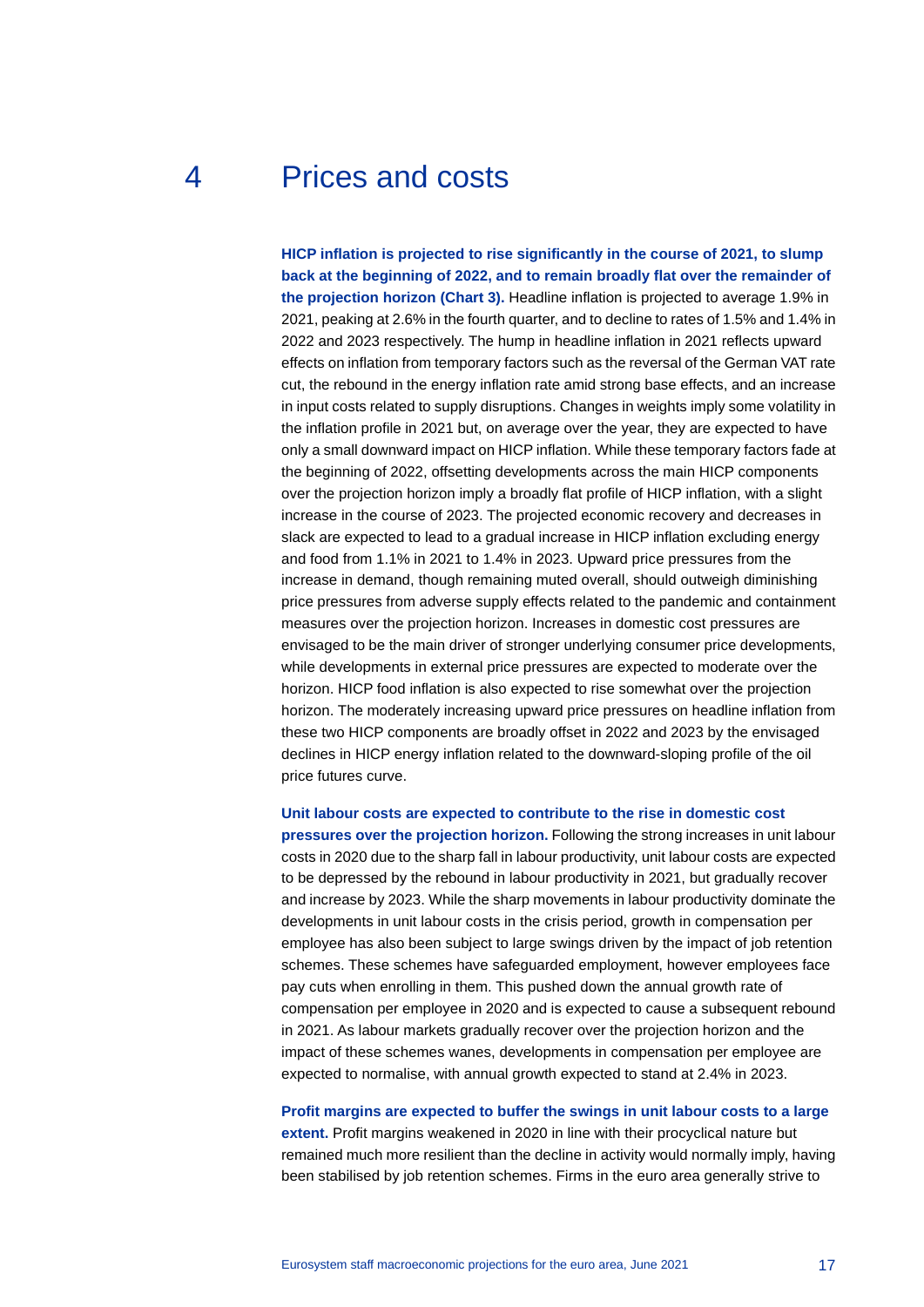retain workers in the early stages of a downturn, even if this comes at the cost of lower profit margins. This downward pressure on profit margins has been alleviated by government wage support schemes. Overall, profit margins are expected to cushion the developments in unit labour costs and to have a slightly positive impact on inflationary pressures in 2023.

## **Chart 3** Euro area HICP



Notes: The vertical line indicates the start of the projection horizon. This chart does not show ranges around the projections. This reflects the fact that the standard computation of the ranges (based on historical projection errors) would not, in the present circumstances, provide a reliable indication of the elevated uncertainty surrounding the current projections. Instead, in order to better illustrate the current uncertainty, alternative scenarios based on different assumptions regarding the future evolution of the COVID-19 pandemic, the associated containment measures and the degree of economic scarring are provided in Section 5.

**Import price dynamics are expected to be strongly influenced by oil and non-energy commodity price movements, and to reflect moderate external price pressures towards the end of the projection horizon.** Following a strongly negative rate of change in 2020, import prices are expected to show a high positive rate in 2021 – reflecting mainly increases in oil and non-energy commodity prices but also increases in input costs related to supply shortages – before the rate moderates markedly up to 2023. In addition to the declines in oil prices and non-energy commodity prices, global price dynamics in general are expected to remain moderate over the projection horizon and contribute to the moderate outlook for external price pressures.

**Compared with the March 2021 projections, the projection for HICP inflation has been revised upward by 0.4 percentage points and 0.3 percentage points for 2021 and 2022, and is unchanged for 2023.** All three main HICP components contribute to the upward revisions in headline inflation in the first two years of the projection horizon. HICP inflation excluding energy and food has been revised upward throughout the horizon on account of more positive developments in measures of slack than envisaged in the March 2021 projections, as well as some upward effects from rising global inflationary pressures and assumptions – most notably from oil prices. These oil price assumptions also account for the recent upward surprises in, and visible upward revision of, HICP energy inflation – particularly in the first two years of the projection horizon. Meanwhile a slight upward surprise, likely related to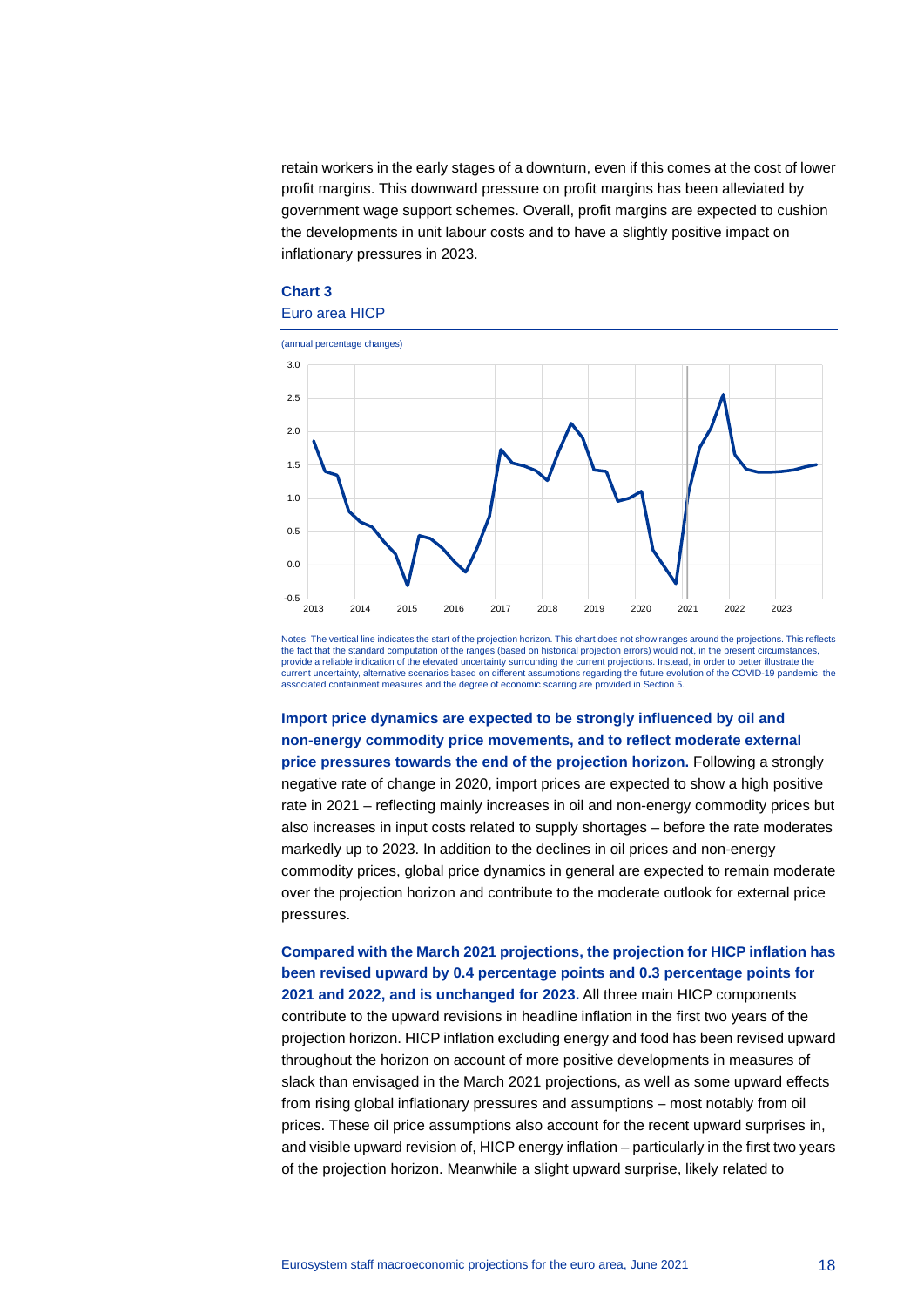temporary weather effects, and stronger than previously assumed food commodity price developments explain the somewhat higher outlook for HICP food inflation compared with the March 2021 projections.

## <span id="page-19-0"></span>**Box 4** Forecasts by other institutions

**Survey of Professional Forecasters** 

**A number of forecasts for the euro area are available from both international organisations and private sector institutions.** However, these forecasts are not strictly comparable with one another or with the Eurosystem staff macroeconomic projections, as they were finalised at different points in time. They were also likely based on different assumptions about the future evolution of the COVID-19 pandemic. Additionally, these projections use different methods to derive assumptions for fiscal, financial and external variables, including oil and other commodity prices. Finally, there are differences in working day adjustment methods across different forecasts (see the table).

| $\sim$                                     |                 |                        |      |      |                          |      |      |                       |      |  |
|--------------------------------------------|-----------------|------------------------|------|------|--------------------------|------|------|-----------------------|------|--|
| (annual percentage changes)                |                 |                        |      |      |                          |      |      |                       |      |  |
|                                            |                 | <b>Real GDP growth</b> |      |      |                          |      |      | <b>HICP inflation</b> |      |  |
|                                            | Date of release | 2020                   | 2021 | 2022 | 2023                     | 2020 | 2021 | 2022                  | 2023 |  |
| Eurosystem staff projections <sup>1)</sup> | June 2021       | $-6.8$                 | 4.6  | 4.7  | 2.1                      | 0.3  | 1.9  | 1.5                   | 1.4  |  |
| <b>OECD</b>                                | May 2021        | $-6.7$                 | 4.3  | 4.4  | $\overline{\phantom{a}}$ | 0.3  | 1.8  | 1.3                   |      |  |
|                                            |                 |                        |      |      |                          |      |      |                       |      |  |

**Euro Zone Barometer | May 2021 | -6.6 4.3 4.4 1.9 | 0.3 1.7 1.4 1.5 Consensus Economics** May 2021 - 4.2 4.3 2.2 - 1.7 1.3 1.5

**IMF** April 2021 -6.6 4.4 3.8 1.9 0.3 1.4 1.2 1.4

April 2021 | - 4.2 4.1 1.9 | - 1.6 1.3 1.5

**European Commission | May 2021 | -6.6 4.3 4.4 - | 0.3 1.7 1.3** 

#### Comparison of recent forecasts for euro area real GDP growth and HICP inflation

Sources: OECD May 2021 Economic Outlook 109; MJEconomics for the Euro Zone Barometer, 20 May 2021, data for 2023 are taken from the April 2021 survey; Consensus Economics Forecasts, 13 May 2021, data for 2023 are taken from the April 2021 survey; European Commission Spring 2021 Economic Forecast;<br>ECB Survey of Professional Forecasters, for the second quarter of 2021, con 1) The Eurosystem staff macroeconomic projections report working day-adjusted annual growth rates, whereas the European Commission and the IMF report annual growth rates that are not adjusted for the number of working days per annum. Other forecasts do not specify whether they report working day-adjusted or non-working day-adjusted data. Historical data may differ from the latest Eurostat publications due to data releases after the cut-off date for the projections. This<br>table does not show ranges around the staff projections. would not, in the present circumstances, provide a reliable indication of the elevated uncertainty surrounding the current projections. Instead, to better illustrate<br>the current uncertainty, alternative scenarios based on containment measures are provided in Section 5.

**The June 2021 projections are more optimistic than other forecasts of growth and inflation for 2021 and 2022 and are broadly in line with them for 2023.** Across other institutions and private sector forecasters, the change in real GDP in 2022 compared to 2019 varies between 1.2% in the IMF projections and 1.7% in those of the European Commission, while the June 2021 Eurosystem staff projections are notably above that range at 2.1%. As regards inflation, the June projections are higher for both 2021 and 2022, mainly due to higher expected inflation in the more volatile components, while for 2023 they are expected to be in line with the IMF projections and slightly below other forecasts.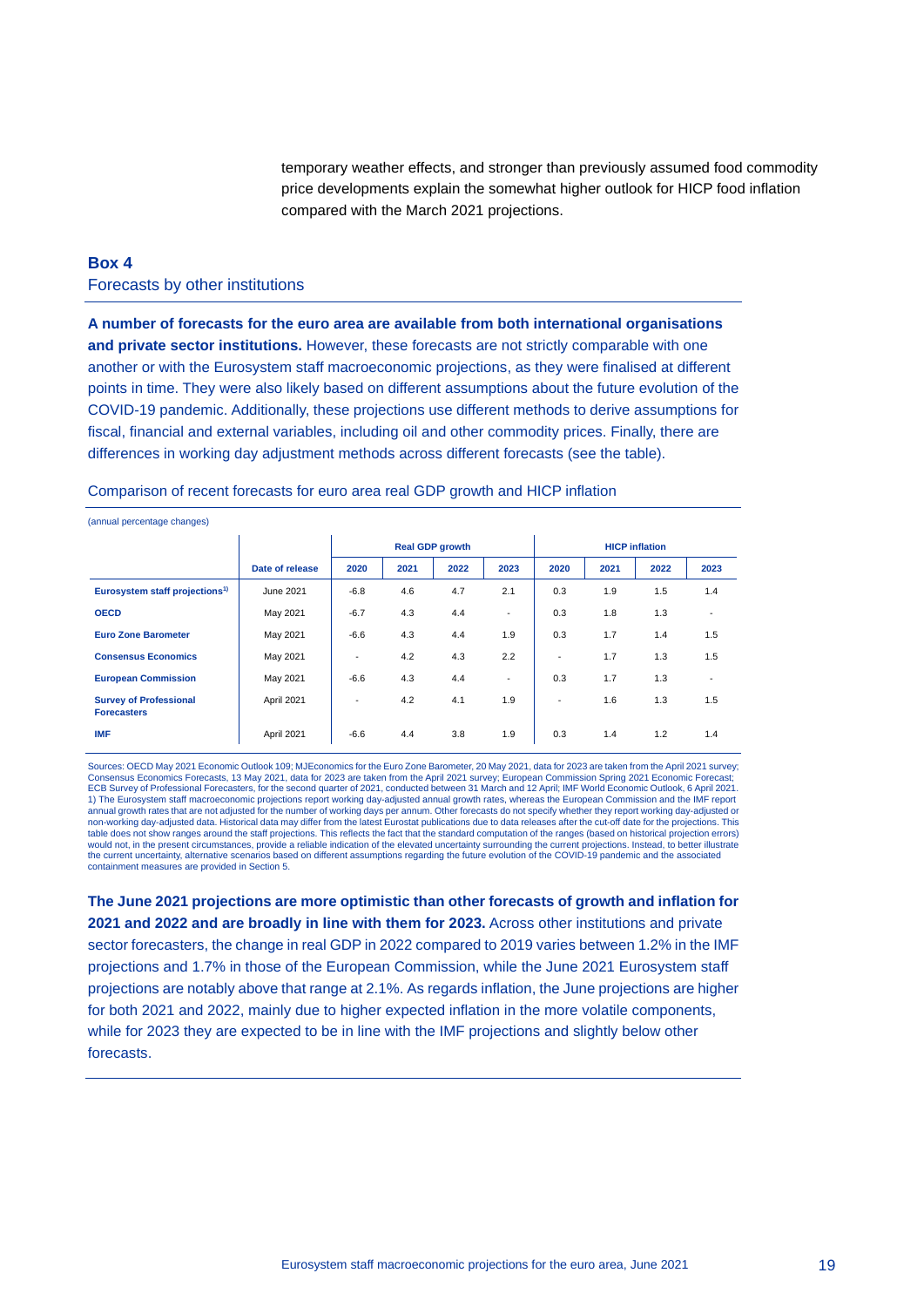# <span id="page-20-0"></span>5 Alternative scenarios for the euro area economic outlook

**As significant uncertainty about the future evolution of the COVID-19 pandemic and its economic effects persists, two scenarios, representing alternatives to the June 2021 Eurosystem staff baseline projections, illustrate a range of plausible impacts of the COVID-19 pandemic on the euro area economy.**

**A mild scenario foresees a resolution of the health crisis by late 2021 and only temporary economic losses, while a severe scenario assumes a protracted health crisis and permanent losses in potential output.** Compared with the baseline, the mild scenario envisages a faster roll-out, higher public acceptance and greater efficacy of vaccines, also against new virus variants. This would allow for a swifter relaxation of containment measures and their phasing-out by late 2021.[17](#page-20-1) More effective actions taken by authorities and economic agents would further limit the economic costs of containment measures, inducing more positive confidence effects and a sooner-than-expected pick-up in travel and tourism. In contrast, the severe scenario envisages a possible resurgence of the pandemic in the coming months with the emergence of more infectious variants of the virus, which would also imply a reduction in the efficacy of vaccines and maintenance of some containment measures until mid-2023, dampening activity. [18](#page-20-2) Compared with the baseline, the severe scenario features more economic scarring, amplified by increased insolvencies and deteriorating borrower creditworthiness, which adversely affect banks' expected losses and capital charges and consequently the supply of credit to the private sector. At the same time even in the severe scenario, monetary, fiscal and prudential policies are assumed to contain very severe financial amplification effects. Broadly similar narratives underlie the scenarios for the global economy with euro area foreign demand at the end of 2023 standing about 12% above its pre-crisis level in the mild scenario, and around 2% above it in the severe one, compared with 9% in the baseline.

<span id="page-20-2"></span><span id="page-20-1"></span><sup>&</sup>lt;sup>17</sup> In the baseline, a full relaxation of containment measures is assumed to occur in early 2022.

<sup>&</sup>lt;sup>18</sup> Given the difficulties involved in predicting the timing of a further intensification of the pandemic, the projections take the possibility of a resurgence of the virus into account by distributing the economic impact over the period until the health crisis is resolved.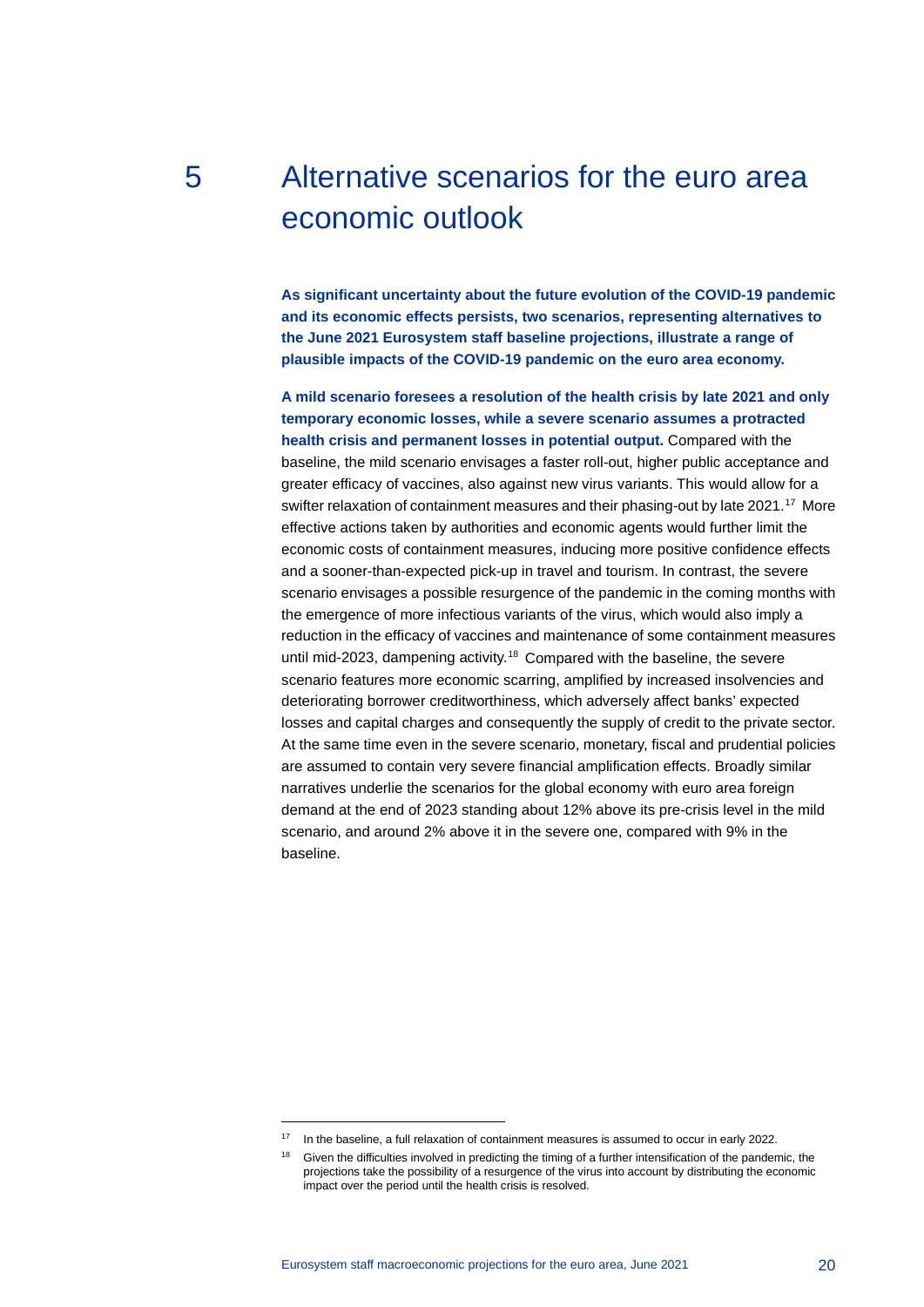### **Table 2**

#### Alternative macroeconomic scenarios for the euro area

(annual percentage changes, percentage of labour force)

|                          | June 2021 projections |      |      |      |                 |      |                               |      |                 |      |      |      |
|--------------------------|-----------------------|------|------|------|-----------------|------|-------------------------------|------|-----------------|------|------|------|
|                          | <b>Mild scenario</b>  |      |      |      | <b>Baseline</b> |      |                               |      | Severe scenario |      |      |      |
|                          | 2020                  | 2021 | 2022 | 2023 | 2020            | 2021 | 2022                          | 2023 | 2020            | 2021 | 2022 | 2023 |
| <b>Real GDP</b>          | $-6.8$                | 6.2  | 5.5  | 2.2  | $-6.8$          | 4.6  | 4.7                           | 2.1  | $-6.8$          | 2.9  | 2.3  | 2.2  |
| <b>HICP</b> inflation    | 0.3                   | 1.9  | 1.7  | 1.7  | 0.3             | 1.9  | 1.5                           | 1.4  | 0.3             | 1.8  | 1.2  | 1.1  |
| <b>Unemployment rate</b> | 7.8                   | 7.9  | 7.1  | 6.6  | 7.8             | 8.2  | 7.9                           | 7.4  | 7.8             | 8.4  | 9.0  | 8.7  |
|                          |                       |      |      |      |                 |      | <b>March 2021 projections</b> |      |                 |      |      |      |
|                          | <b>Mild scenario</b>  |      |      |      | <b>Baseline</b> |      |                               |      | Severe scenario |      |      |      |
|                          | 2020                  | 2021 | 2022 | 2023 | 2020            | 2021 | 2022                          | 2023 | 2020            | 2021 | 2022 | 2023 |
| <b>Real GDP</b>          | $-6.9$                | 6.4  | 4.5  | 2.2  | $-6.9$          | 4.0  | 4.1                           | 2.1  | $-6.9$          | 2.0  | 2.2  | 2.5  |
| <b>HICP</b> inflation    | 0.3                   | 1.6  | 1.5  | 1.7  | 0.3             | 1.5  | 1.2                           | 1.4  | 0.3             | 1.5  | 1.0  | 1.1  |
| <b>Unemployment rate</b> | 7.8                   | 8.2  | 7.2  | 6.6  | 7.8             | 8.6  | 8.1                           | 7.6  | 7.8             | 9.0  | 9.3  | 8.7  |
|                          |                       |      |      |      |                 |      |                               |      |                 |      |      |      |

Notes: Historical data may differ from the latest Eurostat publications due to data releases after the cut-off date for the projections.

**Real GDP would rebound strongly in the mild scenario, returning to its pre-crisis level as early as the third quarter of 2021, while in the severe scenario it would reach this level only in late 2023 (Chart 4).** The mild scenario suggests a notably stronger rebound in the second and third quarters of 2021 (2.5% and 4.1%, respectively)<sup>[19](#page-21-0)</sup> and a further strengthening of economic activity throughout the rest of the year, triggered by the assumed swift roll-out of vaccines, which leads to additional confidence effects. As a result, economic activity would return to its pre-pandemic level already in the third quarter of 2021 and it would be above the path envisaged in the pre-crisis December 2019 projections by mid-2022. In the severe scenario, economic activity would expand more modestly in the second and the third quarters (0.6% and 1.3%, respectively), before continuing its moderate recovery thereafter. Economic growth remains subdued until early 2022, owing to an only gradual relaxation of containment measures, compounded by limited learning effects going forward, continued uncertainty and financial amplification mechanisms, only partly mitigated by policy support measures. In the severe scenario, growth slightly higher than the baseline is projected as of the second half of 2022, given the stronger catch-up potential and successful adaptation to the new environment. This helps to make up all losses in real GDP, compared with the pre-crisis level, by the end of the projection horizon.

<span id="page-21-0"></span><sup>&</sup>lt;sup>19</sup> This compares with growth at 1.4% in the second quarter of 2021 and 2.8% in the third quarter in the baseline projections.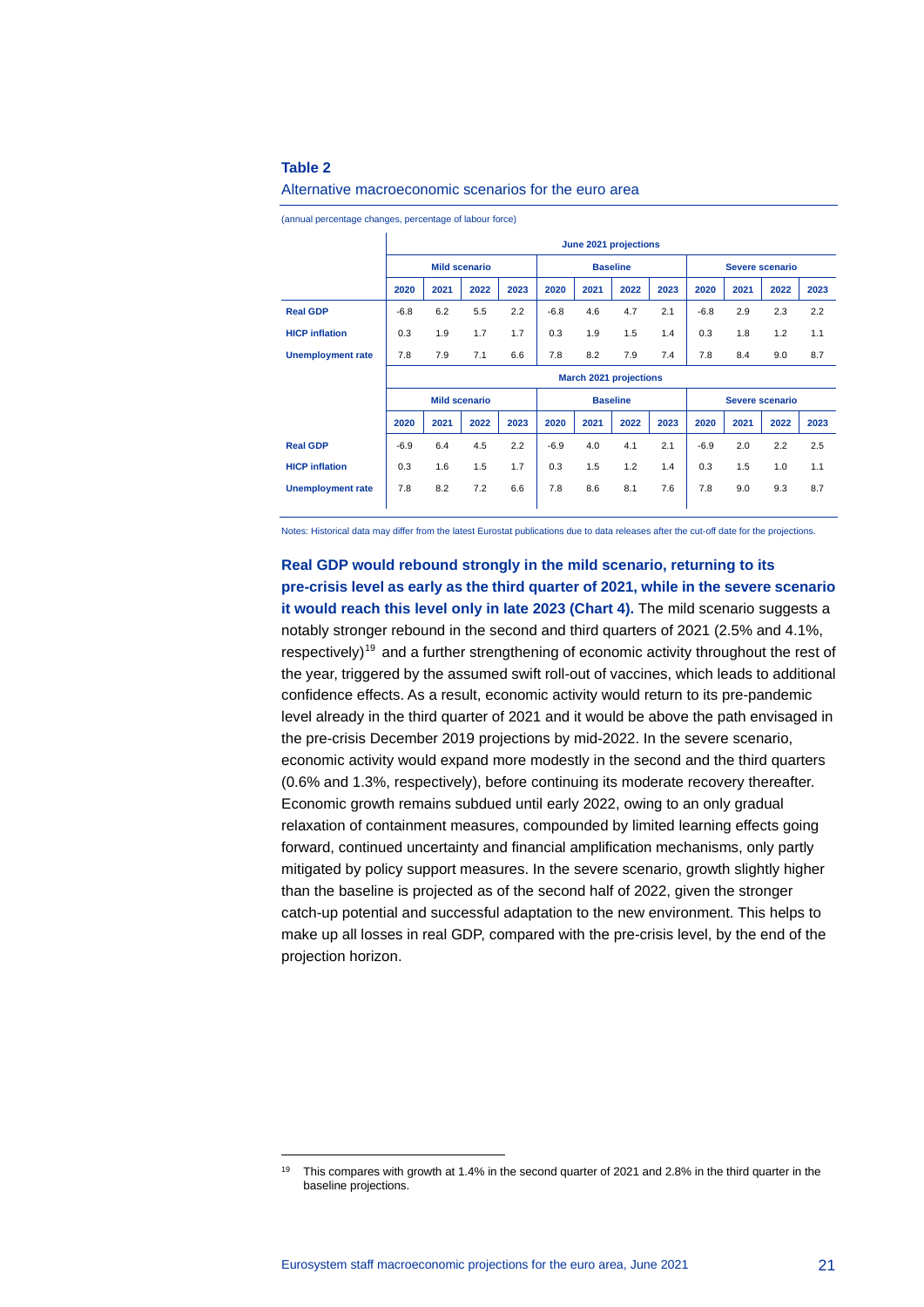#### **Chart 4**

### Alternative scenarios for real GDP and HICP inflation in the euro area

(chain-linked volumes, 2019Q4=100 (left-hand chart); annual percentage changes (right-hand chart))



Note: Data for real GDP are seasonally and working day adjusted. The vertical line indicates the start of the projection horizon. Historical data may differ from the latest Eurostat publications due to data releases after the cut-off date for the projections

## **HICP inflation would rebound in the short term in both scenarios, with more variation thereafter due to differences in the balance of supply and demand.**

This reflects the fact that the key drivers of the pick-up in inflation in the baseline in the short term (namely the oil price assumptions, base effects in the energy component, supply bottlenecks and the impact of the reversal of the temporary VAT reduction in Germany) apply equally to the alternative scenarios. In the medium term, economic slack is envisaged to be higher in the severe scenario than in the mild scenario. As a result, inflation would stand in 2023 at 1.7% in the mild scenario compared with 1.1% in the severe scenario.

**Labour markets would recover quickly in the mild scenario, as policies are assumed to be largely successful in preventing hysteresis effects, while these are only partially contained in the severe scenario.** In the mild scenario, the unemployment rate peaks in 2021 and reverts to its pre-crisis level by mid-2022. Conversely, in the severe scenario the unemployment rate does not return to the pre-crisis level within the projection horizon and remains significantly elevated, reflecting higher reallocation needs across sectors. This highlights the upside risks to unemployment related to possible bankruptcies and corporate vulnerabilities, as well as potential hysteresis effects.

## <span id="page-22-0"></span>**Box 5** Sensitivity analysis

**Projections rely heavily on technical assumptions regarding the evolution of certain key variables.** Given that some of these variables can have a large impact on the projections for the euro area, examining the sensitivity of the latter to alternative paths of these underlying assumptions can help in the analysis of risks around the projections.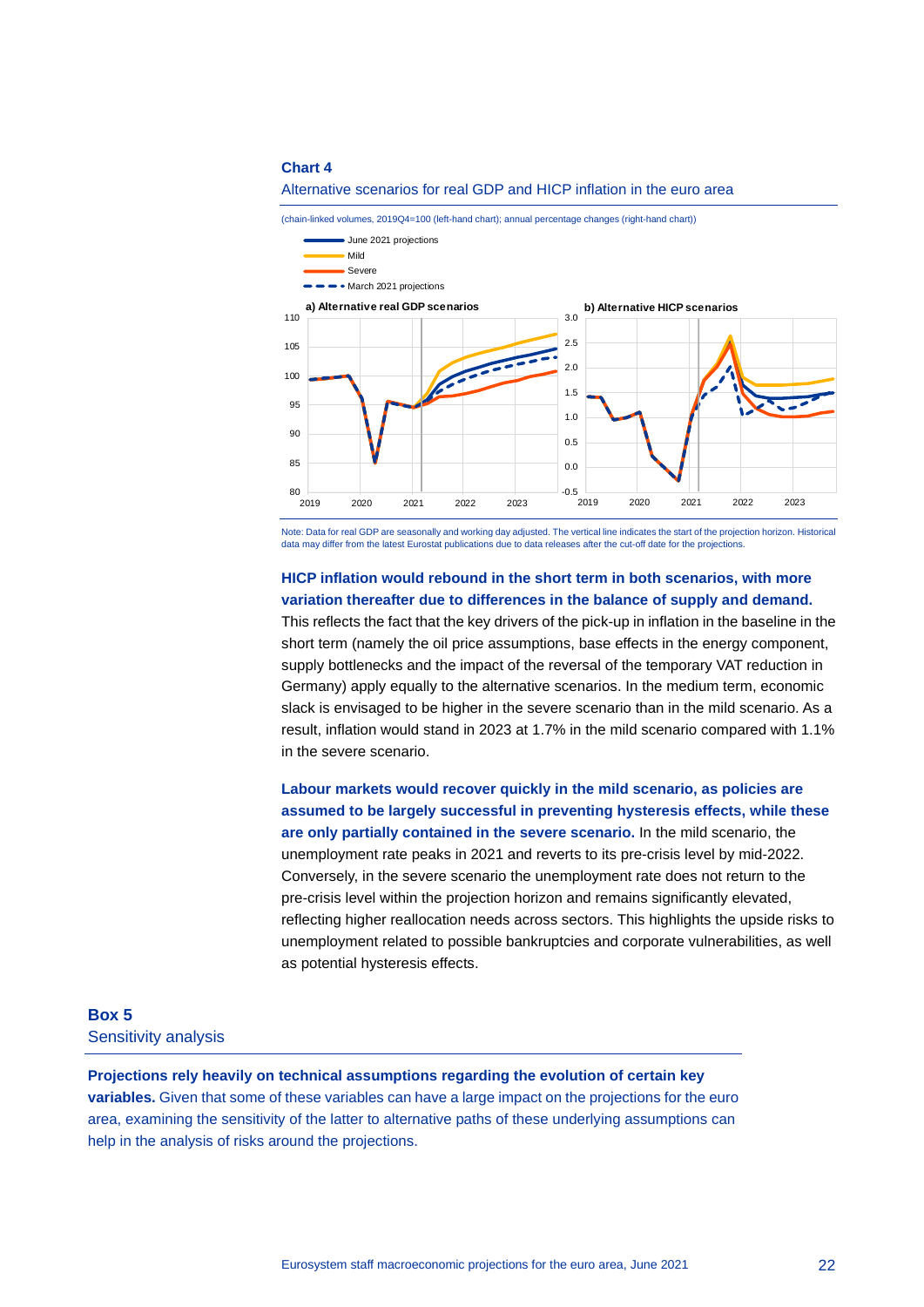## **This sensitivity analysis aims to assess the implications of alternative oil price paths.** The technical assumptions for oil price developments underlying the baseline, based on oil futures, predict a notably declining profile for oil prices, with the price per barrel of Brent crude oil falling by around 5.9% over the projection horizon. Two alternative paths of the oil price are analysed. The first is based on the 25th percentile of the distribution provided by the option-implied densities for the oil price on 18 May 2021, which is the cut-off date for the technical assumptions. This path implies a gradual decrease in the oil price to USD 44.7 per barrel in 2023, which is 27.8% below the baseline assumption for that year. Using the average of the results from a number of staff macroeconomic models, this path would have a small upward impact on real GDP growth (around 0.1 percentage points in 2022 and 2023), while HICP inflation would be 0.2 percentage points lower in 2021, 0.6 percentage points lower in 2022 and 0.3 percentage points lower in 2023. The second path is based on the 75th percentile of the same distribution and implies an increase in the oil price to USD 80.4 per barrel in 2023, which is 29.8% above the baseline assumption for that year. This path would entail HICP inflation being 0.1 percentage points higher in 2021, 0.5 percentage points higher in 2022 and 0.4 percentage points higher in 2023, while real GDP growth would be slightly lower (by 0.1 percentage points in 2022 and in 2023).